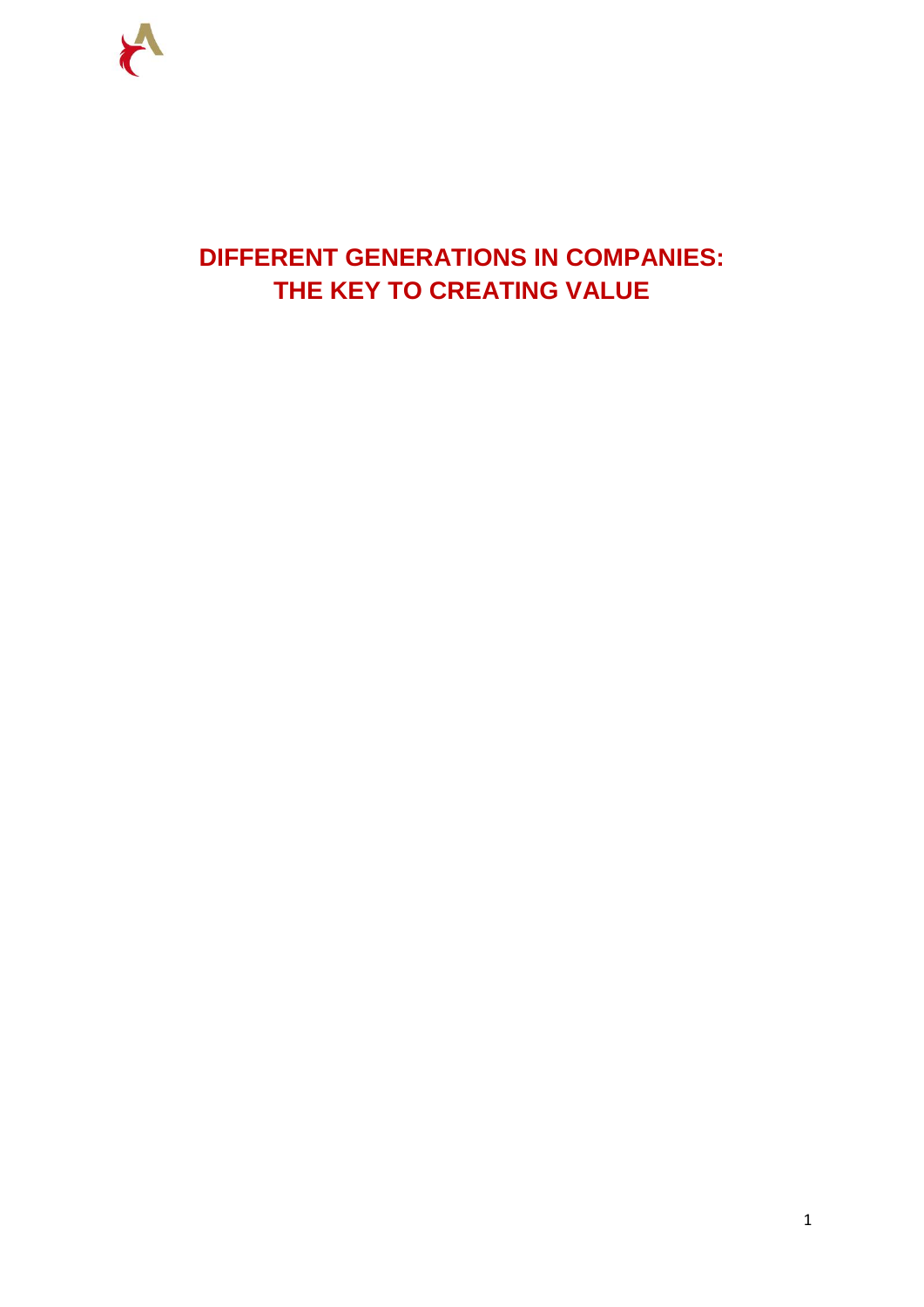

# <span id="page-1-0"></span>**FOREWORD**

In recent months, AmCham has made a significant shift to become a think tank that places the transatlantic relationship at the very heart of its identity. This evolution was motivated by the conviction shared by our members that during a time when French society faces complex economic, social and geopolitical challenges, it is essential that businesses play a growing role in the public debate.

Today, AmCham brings together approximately 350 French, European and American businesses, of all sizes and active across all sectors of the economy. Through their transatlantic dimension, the expertise these companies have developed, and the talented people they employ, they have become an invaluable source of new ideas and specific innovations enabling them to respond to the major challenges facing France. From this perspective, the members of the AmCham decided to create two working groups with the objective to bring forth innovative and disruptive ideas on relevant topics to the public debate. These working groups bring together executives of French and American companies as well as experts from civil society and the academic world. AmCham's transatlantic DNA is found in in the composition of the working groups and in the international approach to the topic - notably in the use of benchmarks.

It is in this context that AmCham decided to dedicate its first work group to the issue of generational diversity within companies.

In just a few years, five generations with different goals and aspirations will have to work together. This major challenge will affect companies, across industries and sectors, all under the pressures of the digital revolution. Facing this issue is a strategic challenge, too often ignored by economic and political leaders. Companies' ability to profit from generational diversity will have an immense impact on their potential to attract and retain talent, to acquire a strong identity, and to perform well.

AmCham understands that generational diversity is an asset. It was a driver of our programs facilitating the cohesion between generations, notably via our mentoring platform and our NextGen initiative, which allows young founders of start-ups to exchange ideas and collaborate with executives of large corporations. The working group, co-presided by Mathieu Gelis, Director General of Citi in France, and Marc-Andre Kamel, Partner at Bain & Company, worked to understand what topics are raised in the management of multiple generations within a company. This white paper highlights the intensity and complexity of the subject. It elegantly demonstrates that an off-the-shelf solution that can be replicated by all businesses does not exist. However, there are pragmatic recommendations, and innovations that allow organizations to transform this challenge into a competitive advantage.

Jérémie Gallon Managing Director of AmCham France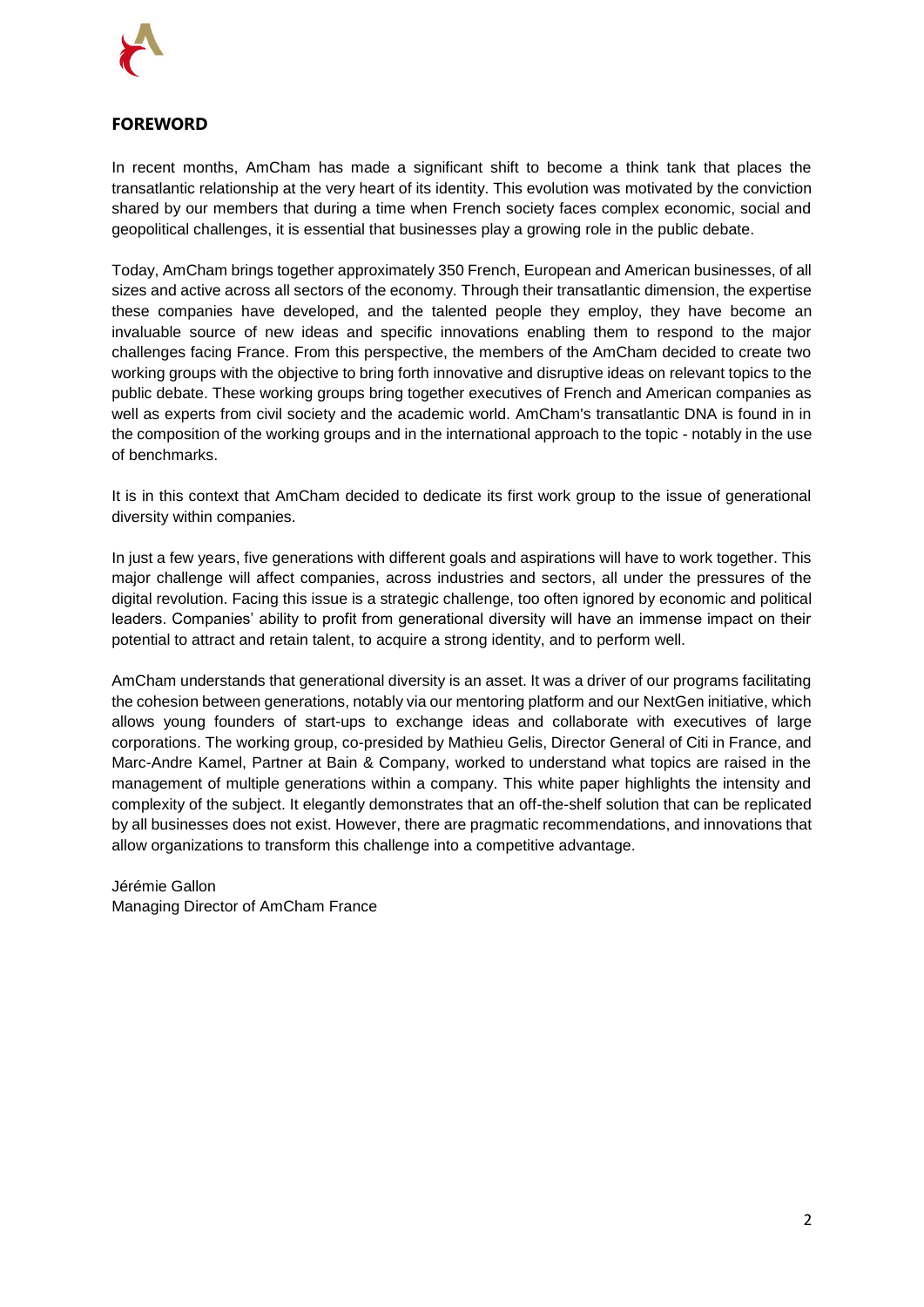

| <b>FOREWORD</b>                                                                       | 2  |
|---------------------------------------------------------------------------------------|----|
| GENERATIONAL DIVERSITY: MEET THE CHALLENGE TO CREATE MORE VALUE                       | 4  |
| TAKE ADVANTAGE OF GENERATIONAL DIVERSITY: CONCRETE EXAMPLES                           | 9  |
| COMPANY IDENTITY AS A UNIVERSAL UNIFYING ELEMENT                                      | 9  |
| WAYS OF WORKING RECONSIDERED FOR POSITIVE COLLABORATION BETWEEN<br><b>GENERATIONS</b> | 11 |
| AN ATTRACTIVE VALUE PROPOSAL, CORNERSTONE OF THE COMMITMENT OF                        |    |
| <b>GENERATIONS</b>                                                                    | 14 |
| CONCLUSION                                                                            | 18 |
| <b>BIBLIOGRAPHY</b>                                                                   | 19 |
| <b>ACKNOWLEDGEMENTS</b>                                                               | 20 |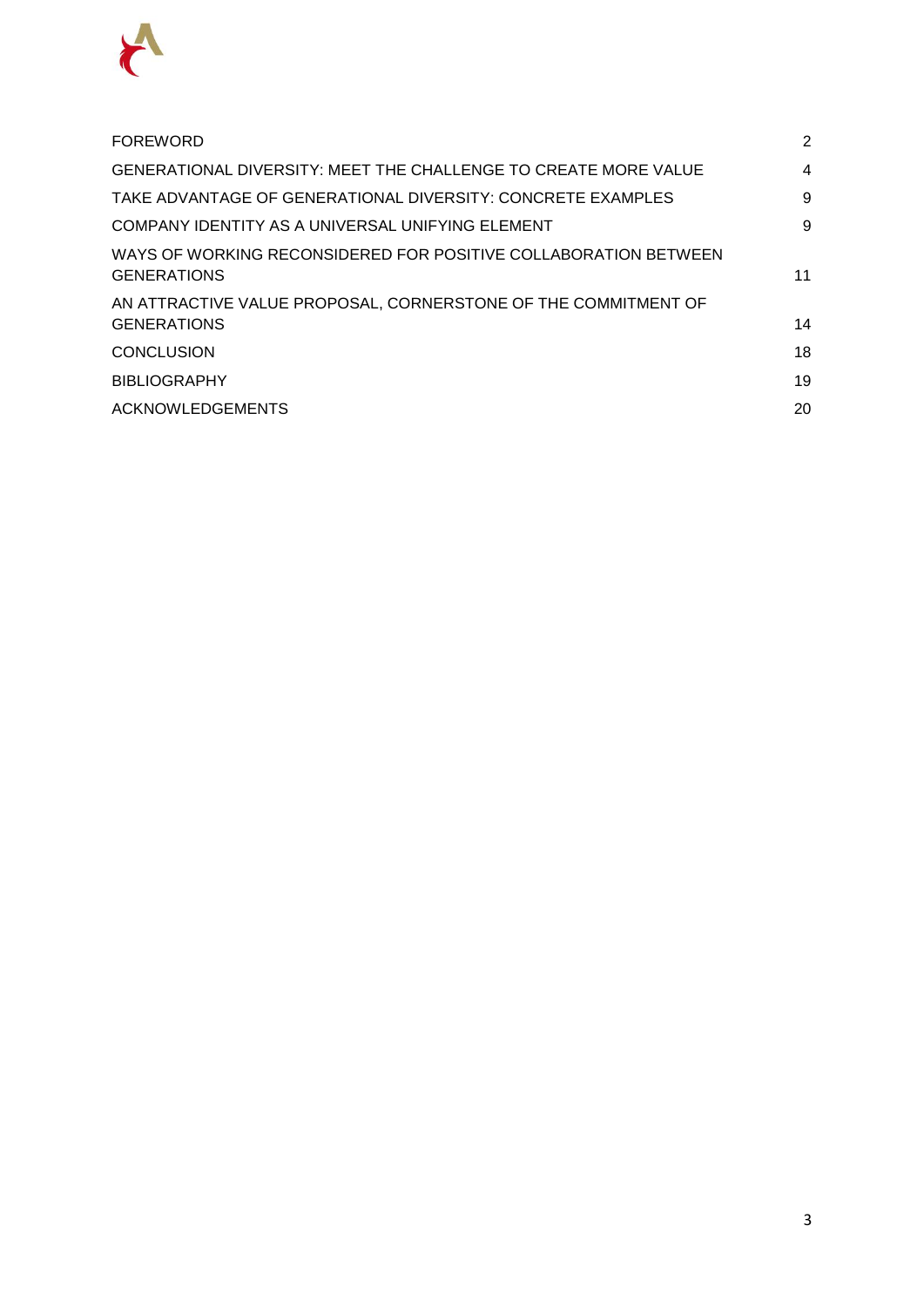

# <span id="page-3-0"></span>**GENERATIONAL DIVERSITY: MEET THE CHALLENGE TO CREATE MORE VALUE**

# **A major challenge for business executives looms: in just a few years, five generations will coexist within companies.**

In this context, creating multigenerational companies where everyone can reach their full potential and where collaboration is not only productive, but constructive, constitutes not only a challenge, but also an immense opportunity. These issues are all the more important as they are exacerbated by the digital revolution. The businesses that will succeed in converting generational diversity to profit will be those able to adapt to change, follow several guiding principles that cannot be ignored, and dig into a selection of tactical solutions to create the recipe for their success.

# **Challenges that reflect diversity: multiple and varied**

# **The cohabitation of multiple generations within a company can create negative perceptions and be a source of tension.**

In fact, 43% of businesses estimate that the misunderstandings between generations persist and hierarchical relationships are tense and unraveling<sup>1</sup>. Moreover, when asked about the reasons for these difficulties, the respondents tend to use negative stereotypes to describe the other: "lazy" is the first adjective chosen by generations Y and Z, while the latter describe generation X as "boring" and "tired"<sup>2</sup>. Furthermore, without generalizing, the generations express differences in their aspirations and expectations of work, their relationship with authority, and their modes of operation and communication. Companies are working to diffuse certain negative stereotypes and facilitate understanding and sharing between generations. For example, Dow has implemented an employee training course focusing on the differences in terms of expectations and operation which may exist among the multiple generations within a company. This training makes it possible to optimize team work and to foster motivation among employees.

Due to the extension of retirement and the roll back of the retirement age, in the coming years, the number of seniors will become a larger percentage of our society and consequently our companies 4. In 2050, one in three citizens will be aged 60 or above, compared to one in five in 2005<sup>5</sup> . Even today, one third of Europeans aged between 60 and 65 are still working. Beyond these demographic and macro-economic imperatives, a societal change is already taking place because seniors wish to stay active for a longer period: 75% of baby boomers want to continue working full or part-time after the legal retirement age. However, many companies do not understand how to fully integrate seniors. France notably opted for the enactment of pre-retirement of older employees, which brought forth a loss of many companies' key knowledge holders. Consequently, only 17% of seniors aged 60 to 65 are working in France, versus 60% in Sweden.

Some businesses always have rendered valuable the experience of their most senior employees. At Otis, almost 90% of the newly-recruited techs don't have the required expertise prior to their arrival and are thus trained for three months by an experienced instructor. This is the tool Otis deploys to highlight the expertise of its teams. Therefore, companies wishing to mobilize their entire staff regardless of age should aim at rethinking the functions, career paths, and training of their most senior employees to implement an efficient support system and provide them with the resources necessary to bring the most benefit to the company in the long run.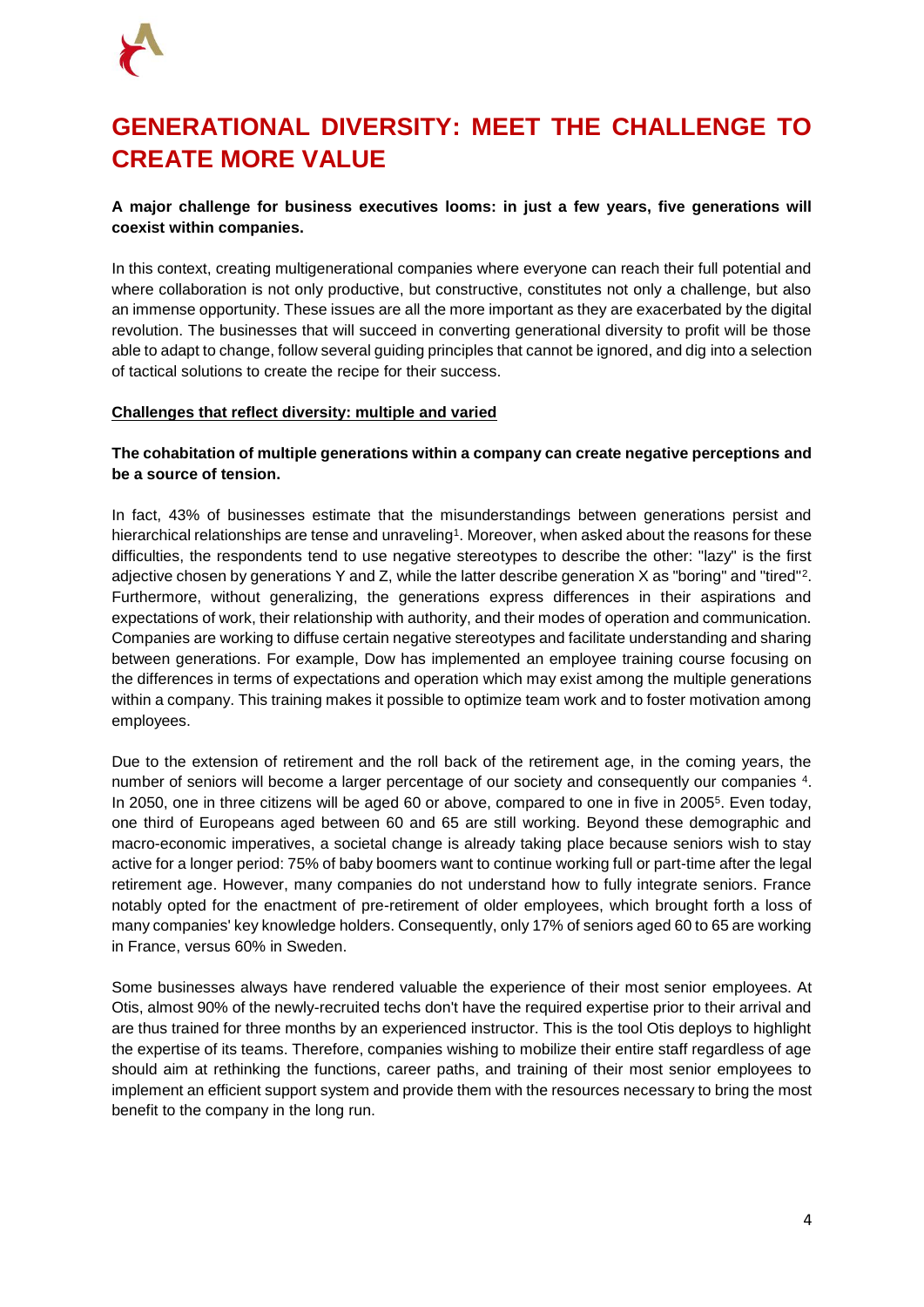

# **TRENDS ON THE 5 GENERATIONS COHABITING IN BUSINESSES:**

|                 | <b>GENERATION Z</b>                                                     | <b>GENERATION Y/</b><br><b>MILLENNIALS</b>          | <b>GENERATION X</b>                                                        | <b>BABY-BOOMERS</b>                                                       | <b>SILENT</b><br><b>GENERATION</b>                                                       |
|-----------------|-------------------------------------------------------------------------|-----------------------------------------------------|----------------------------------------------------------------------------|---------------------------------------------------------------------------|------------------------------------------------------------------------------------------|
| Age             | <24 years old<br>(born after 1995)                                      | $24 - 37$ years old (born<br>between 1981 and 1994) | $38 - 53$ years old (born<br>between 1965 and 1980)                        | $54 - 72$ years old (born<br>between 1946 and 1964)                       | >72 years<br>(born before 1946)                                                          |
| Career<br>stage | Finishing studies or at<br>the very beginning of<br>professional career | Beginning of<br>professional career                 | Mid career                                                                 | End of career                                                             | Not working for the<br>majority, a minority still<br>active                              |
| ŏκ<br>$\circ$   | Work as a means of personal<br>development                              |                                                     | Prioritize personal life                                                   | Prioritize work.<br>by ambition                                           | Prioritize work, by a<br>sense of duty                                                   |
|                 | Horizontal<br>conception of<br>relations                                | Respects skills<br>regardless of relations          | skills<br>Respects<br>in<br>a<br>of<br>vertical<br>conception<br>relations | Respects authority and hierarchy regardless<br>of skills                  |                                                                                          |
|                 | To find a job that matters To find a fulfilling                         | profession                                          | To be a<br>leader.<br>"to succeed"                                         | To succeed at all<br>costs by progressing<br>in the ranks of a<br>company | To succeed, provided<br>to remain honest, by<br>progressing in the<br>ranks of a company |
|                 | Loyalty to a cause                                                      |                                                     | Loyalty to people                                                          | Loyalty to a profession                                                   | Loyalty to a<br>company                                                                  |

**At the same time, the other end of the generational spectrum is progressively evolving into the majority.** Millennials will account for up to 75% of the workforce by 2025. In the same way that they are redefining consumer habits, these "digital natives" are redefining company lines: by challenging standard operating modes by requiring more cooperation and flexibility and emphatically expressing their fulfillment aspirations. This generation is progressively taking the reins - it already holds 20% of managerial positions - and is imposing a new leadership model. The struggle is to thus allow millennials to fully play their role as agents of change by giving them the space and support they need. Accompanying, rather than stifling the dynamic that they inspire, is essential as it also prepares companies to better welcome Generation Z.

**Finally, caught between the junior and senior generations, is Generation X.** This cohort suffers from the symptom of the forgotten child, as all eyes and initiatives are turned toward the baby boomers and the millennials. This exacerbates the anxiety among this population who accumulates daily sources of stress. At work, they often have demanding middle-management roles, and at home, close to 40% of them simultaneously have a child and a dependent parent who is older than 65. They also have significant doubts about their future perspectives: only one in five is confident about their ability to assure financial security at retirement age, as opposed to the baby-boomers where this ratio amounts one in three and the millennials<sup>9</sup>, where it amounts to one in two. Generation X combines the qualities of the previous generation and of the following one. Businesses that know how to render themselves valuable will benefit from their ability to navigate the junction between two extreme generations and to facilitate a productive cohabitation.

# **The digital revolution as a catalyst for generational challenges**

**65% of current primary school students will occupy a position created by digital trends which does not exist today** <sup>10</sup>. The transformation of today's ongoing digital revolution is massive, complex, and will continue to change the way that business works. It is driven by new tools and new techniques, but it also poses a major human challenge. Notably, it induces deep transformations in the labor market: redesign of the panorama of professions (appearance and disappearance of some professions), demand for new skills, evolution of working methods, and a new relationship to the company and to hierarchical relations. To achieve this human transformation, businesses must get involved and bring their employees on board, regardless of age.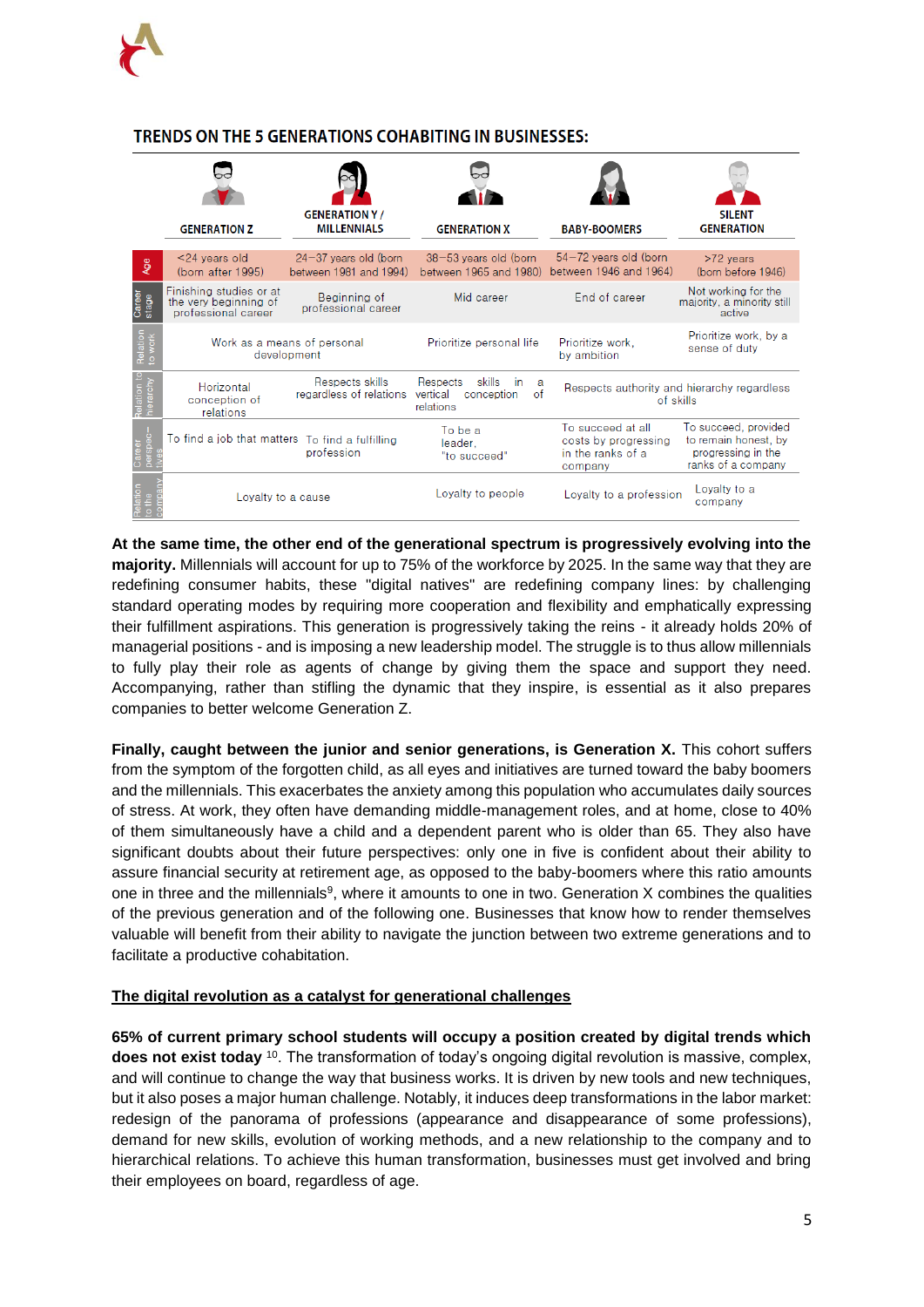

**The need to attract the younger generations with digital understanding is crucial** in a talent war and an employment market polarized between digital business leaders and others. For new digital careers and for current ones that will continue to exist, the digital revolution requires skills of a new order: paying attention to the user experience is key, as is with the capability to use common digital communication channels to animate a community and a digital ecosystem, to analyze the massive data at one's disposal, etc.

However, "digital talents" who master these new skills are still too scarce to meet the needs of all companies. Of the companies interviewed, 85% estimated in 2017 that digital skills were more important for their activities than two years ago, but 75% of these companies experienced a lack of such skills within their own workforce." A study by Bain & Company confirms that this trend is expected to continue, with a risk of increasing scarcity of digitally trained workers into the2030s<sup>12</sup>.

These talents are only possessed by "digital natives", as familiarity with digital tools is not the same as expertise. Nonetheless, these "digital natives" make up an invaluable recruiting base as they are just entering the job market. In order to attract digital natives, companies must develop frameworks and career paths that allow them to fulfill their objectives.

**The digital revolution also raises the question of training for generations already in the workforce**, the baby-boomers but also Generation X, to keep up with the rapid evolution in the panorama of uses, professions, and skills.

A variety of professions that were previously unimaginable exist today, and evidence shows that this trend will continue. Blogger, web analyst, SEO specialist, customer experience manager, app developer, big data analyst, scrum master, and so forth: none of these jobs existed ten years ago. On the other hand, some professions - notably those involving the most easily automated tasks - are on their way to extinction. This is also the case in the mass retail sector, where robotization allows for the replacement of many handler. It is estimated that, between now and 2030, automation will reduce businesses' manual labor requirements by between 20% and 25%<sup>12</sup>.

A report by the World Economic Forum<sup>10</sup> identifies investment in training for employees as the most widely used axis in HR strategies to adapt to current evolution in the workplace (65% of the companies surveyed), the second is support for mobility and job evolution (39%). Companies should invest and rethink the training and career paths they offer to avoid excluding senior populations and the subsequent loss of performance.

Finally, the digital revolution embodies a profound cultural transformation in the way people work within companies. Business agility allowed companies to rethink and level hierarchies, and to create new modes of communication and collaborative work tools. Influenced by companies born in the digital world, hierarchical and transverse modes of working are evolving. To address the challenges of the digital age, teams should be multidisciplinary, and work in project mode. At the same time making access to information easier for the entire workforce encourages a good rapport within hierarchical relation. This gives more autonomy to employees, placing the manager in a role of support more than oversight. One example is ING Bank, which since 2015 has undertaken a major migration of its organization towards an agile mode with the constitution particularly of self-managed teams, able to develop a product or simplify a customer episode in a fast and autonomous way.

The challenge for companies is therefore to actively change the way they work, rather than waiting for the transformation to overcome them. This requires encouragement of generations within companies who participate in these changes, help to companies with less experience to explore transformations, and to define a common framework to promote intergenerational cooperation. This is the case at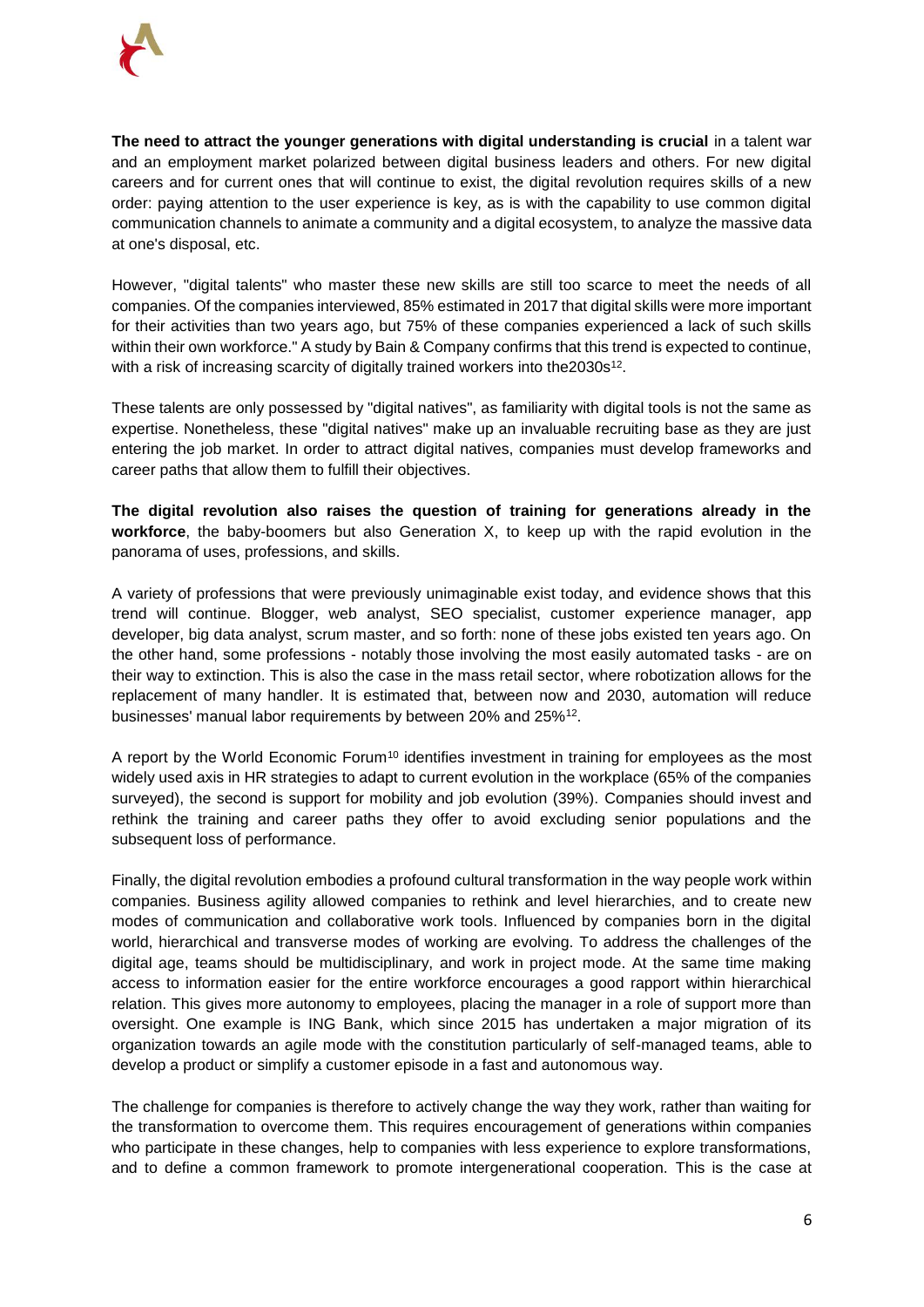

Johnson & Johnson, which set up an "inverted" digital mentoring program where each Executive Committee member meets their Generation Y pair monthly for a full year to discuss digital trends and tools.

# **Meeting the generational challenge**

**Generational diversity may create value.** Conversely, when inadequately managed it may diminish the performance and productivity of companies. In fact, nearly one-fourth of the 2,500 high-level managers questioned by the global consortium "Future of Work"<sup>13</sup> consider inter-generational cohesion to be the biggest risk their company is facing. Similarly, many studies underline that diversity is a source of economic performance. In a study conducted by Forbes, it was estimated that diversity is a source of innovation for 56% of companies exceeding USD 10 billion, and in another study conducted by Gallup, it was considered that the most diverse distribution company divisions show an income exceeding 14%<sup>15</sup>. In the same way, effective inter-generational cooperation generates advantages: satisfaction increases for everyone (49%), modernized methods of working (65%), new means to develop company activities (38%), and faster project realization (34%)<sup>1</sup>. Beyond these benefits, in a context of talent scarcity and increased competition, companies that want to succeed must mobilize all their resources - whatever their age - and help them develop their full potential, in ensuring their motivation and offering them the right opportunities throughout their life in the company.







# **Generational diversity is therefore a strategic issue that all business leaders must tackle.**

The strong and direct involvement of leaders in the generational challenge is key in many respects. On the one hand, leadership must be at the forefront of any cultural change, both by embodying and encouraging it in others. Beyond the reinvention of the value proposition and modes of operation, it is necessary to change mentalities and behaviors to succeed. On the other hand, imagining, building and deploying the most relevant solutions cannot be done without a significant and sustainable investment. The role of the manager is crucial in prioritizing and securing such an investment. Last, but not least, this is a complex challenge for which only a few proven solutions exist. Every company will have to learn as they go. In this context, the leader plays a dual role: encouraging experimentation and helping the organization to make relevant choices.

Temps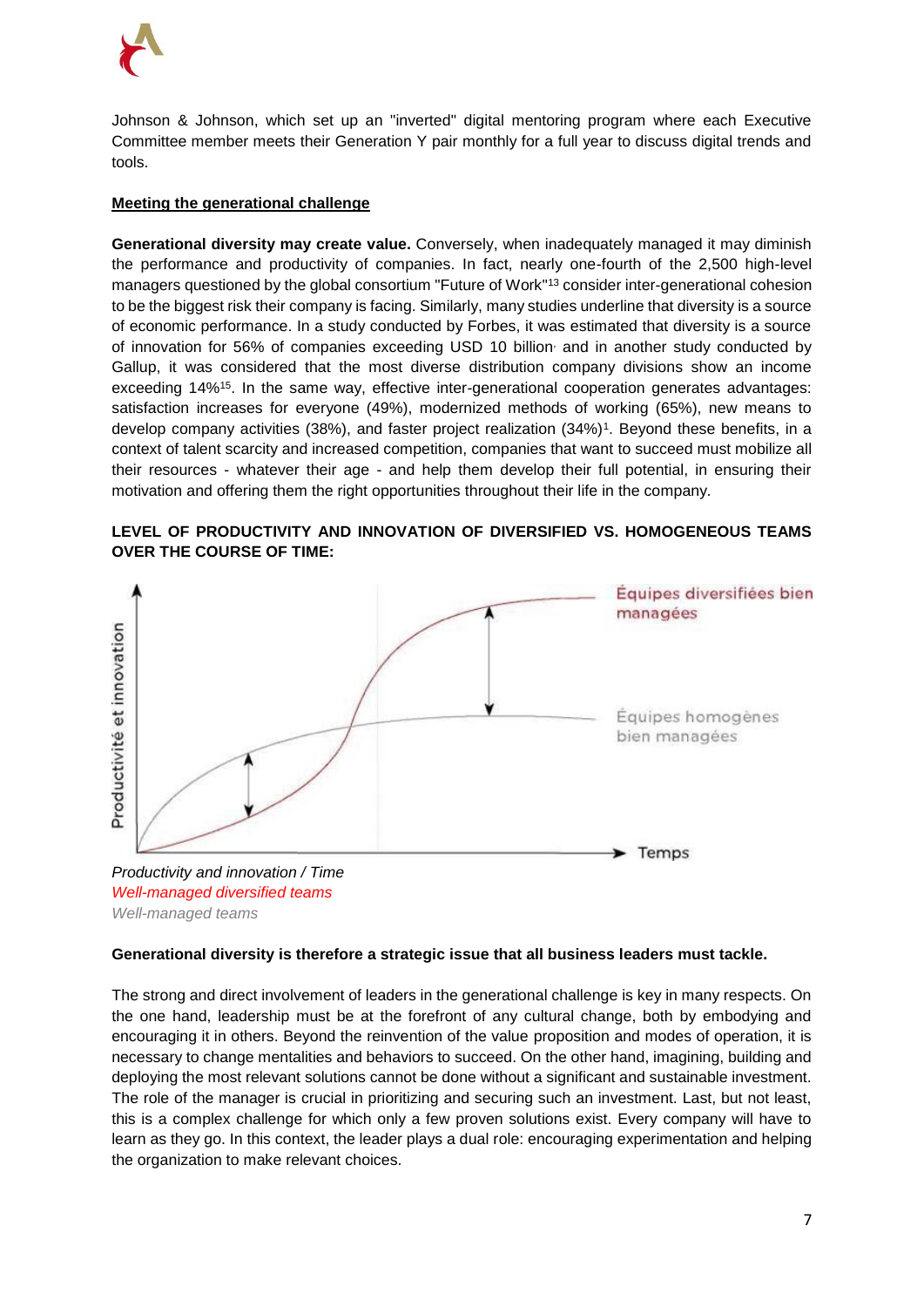# **Experimenting with tactical solutions**

In the absence of a cookie cutter approach, companies must strive to maintain a proper balance between understanding the specifics of different generations and the trap of age stereotypes. This is a delicate but necessary practice.

Generation is not the only factor that explains behavioral differences at work. Other factors beyond age, such as hierarchy and individual preferences come into play. Because of this, it would be limiting to build solutions solely based on generation. Systematic segregation of age-based initiatives could crystallize stereotyped generations' views and exacerbate the silos and tensions rather than reduce them.

However, the generational prism remains an effective means of understanding the specific needs of each generation and their evolution in terms of aspirations. This prism makes it possible to identify challenges and to adapt the company in a relevant and rapid manner. For example, recognizing the difficulties that baby boomers may face in terms of updating skills makes it possible to enrich the reflections on training. Similarly, identifying the frustrations and anxieties of Generation X invites us to rethink evolution opportunities. Lastly, understanding the new expectations of the Y and Z generations encourages adjustment of the value proposition to attract and retain employees over time. To provide an example, Sodexo interviewed its employees on their level of satisfaction and commitment, and then compared the results between generations. The analysis of the gaps between generations and the understanding of their origins, through discussion groups, allowed them to imagine relevant solutions.

Thus, the right approach skillfully mixes individualization and community. On the one hand, companies need to build a strong identity to unite employees beyond their age differences, which helps to better address the challenges of generational diversity. This identity, embodied daily, helps answer the employees' quest for meaning and their desire to participate in a great corporate adventure. At the same time, businesses need to rethink how they work to adapt to different expectations and strengthen collaboration. Finally, businesses must meet the individual aspirations of employees of all generations through an attractive and differentiated value proposition. This will allow them to recruit and retain the best talent and allow them to reach their full potential throughout their life in the workplace.

To meet the challenges of generational diversity and reap the benefits, leaders must focus on each of these three key dimensions: the identity of the company, its modes of operation and its value proposition. By taking care of these elements, they will be better equipped to attract, retain and, obviously make the best talents of all generations work together. There are no cookie cutter solutions. Nonetheless, each company must accept to engage fully and over time in this profound work of construction of the solution best suited to its particularities. To do this, companies need to imagine, test and launch solutions, then sometimes start over again - they will learn as they go. To help the companies wishing to take up the generational challenge, we propose the keys to success identified during numerous exchanges with AmCham member companies, and examples of initiatives set up as sources of inspiration.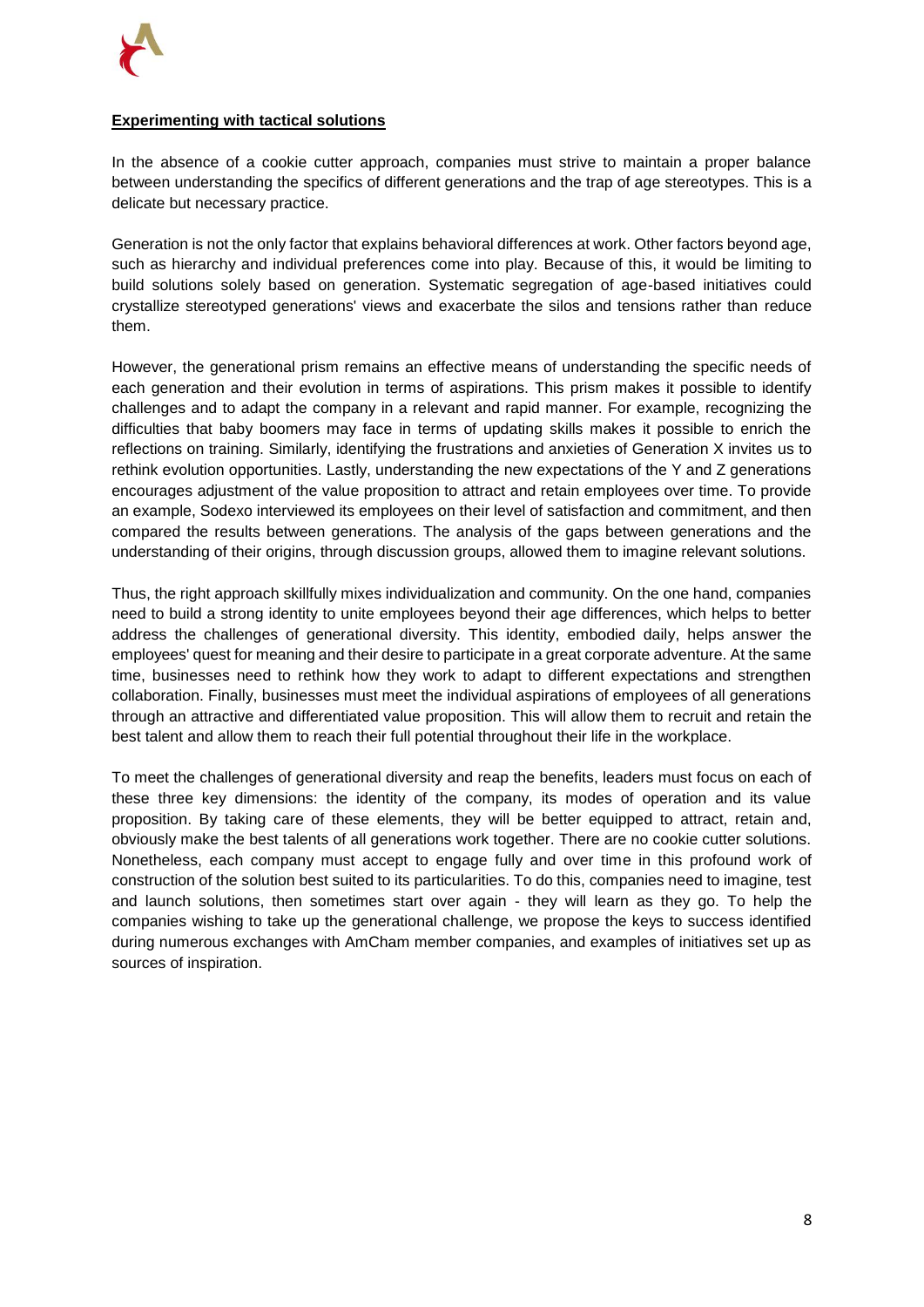# <span id="page-8-0"></span>**TAKE ADVANTAGE OF GENERATIONAL DIVERSITY: CONCRETE EXAMPLES**

# <span id="page-8-1"></span>**COMPANY IDENTITY AS A UNIVERSAL UNIFYING ELEMENT**

An inclusive company identity that is fully embodied on a daily basis is essential in order to bring together employees despite generational differences and ensure their commitment at all ages.

# **HOW CAN IDENTITY BECOME A REFERENCE AMONG INDIVIDUALS REPRESENTING DIFFERENT GENERATIONS?**

Identity is the mission a company has set itself, but it is also the set of values and common codes it promotes. It is the anchor, often linked to the company's history, which creates commitment throughout the workforce and allows for a sense of unity.

Yet regardless of the generation they belong to, more and more employees express the desire to belong to a company with an identity that matches their own in terms of vision, values and behavior at work. In a context where 36% of failed recruitment is mainly due to a mismatch between the applicant and the company's identity <sup>16</sup>, companies should now endow themselves with an identity that is distinct, structured, and well-defined in order to attract and mobilize talents of all ages. This identity should meet expectations across generations, to not generate self-censorship among applicants. Thus, it is necessary to avoid the case of a young graduate who is reticent about joining a big company that he considers "old-fashioned," or a forty-something afraid of joining a start-up that he perceives as too "young." When is the identity is integrated and personified thoroughly, this powerful tool for intergenerational cohesion truly becomes a motivating factor that facilitates collaboration thanks to shared interpretive frameworks and behavioral guidelines.

# **Ideas to put to work**

- Build an identity that includes all generations; identify and improve any elements in the existing identity that could be seen as negative by certain generations.
- Make every employee a figurehead of the corporate identity: ensure that each individual personifies this identity, integrate this element in each person's objectives, make sure there are ambassadors in each age group and that the identity is incarnated by managers and opinionshapers.
- Employ the means necessary to communicate this identity in a concrete and effective way: present the identity to all employees when they enter the company so they will make it their own, set up markers that punctuate daily activities, initiate regular, open discussions, send out small reminders in frequent communications, etc.

# **Inspiring examples**

# **Stereotype awareness workshops at Citi**

Citi organizes half day interactive exchange sessions between employees of different generations. These workshops on "inclusive leadership" aim to raise awareness of stereotypes, particularly agerelated ones, to understand them and learn to question them. Decisionmakers within the company, are able to greatly influence the corporate culture by means of the decisions they make on a daily basis;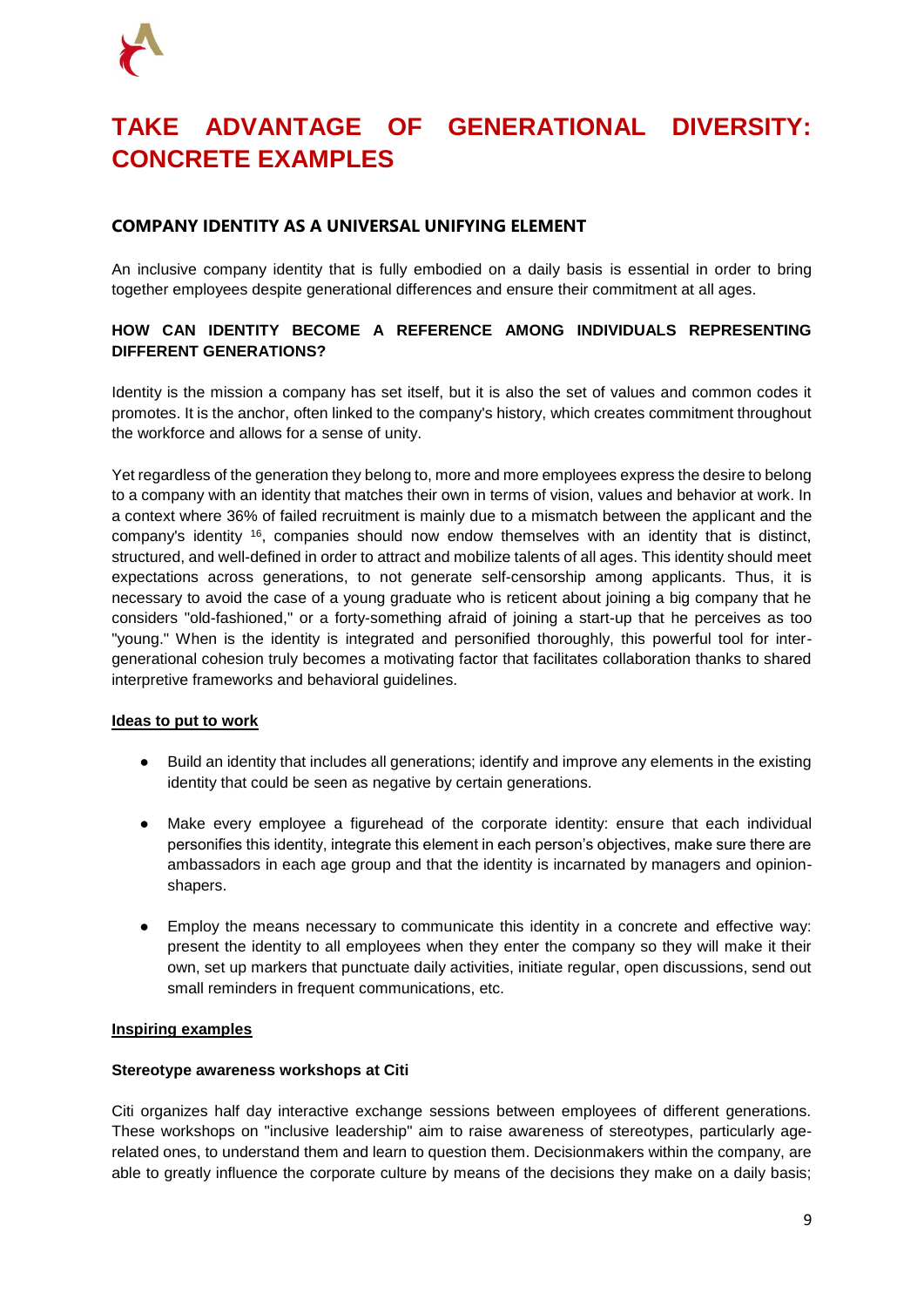

this is why they are invited to work on themselves and to learn to look at their environment in a more nuanced and reflective way.

# **A University of Culture to ensure its transmission**

In order to transmit its company culture and ensure its durability over time, a big company in the tech sector organizes discussion groups that bring together experienced employees and newcomers. In seven, one-hour sessions spread over three weeks, the groups get together to exchange ideas on the culture, distinctive values, and factors for success.

#### **Leroy Merlin and participation culture <sup>17</sup>**

Leroy Merlin bases its culture on a sharing of Knowledge, Power, and Ownership. Knowledge is shared between generations through many training courses. Autonomy and the delegation of power are at the heart of this business model. Finally, ownership is shared among everyone through a system of variable remuneration based on the store's performance and a very large percentage of employee-shareholders.

#### **HOW CAN IDENTITY INSPIRE COMMITMENT AMONG THE YOUNG AND THE NOT-SO-YOUNG?**

France ranks last among European countries in terms of commitment, with only 9% of employees engaged while 26% of employees are actively disengaged<sup>18</sup>. This disengagement is not exclusive to a single generation, but can manifest itself at any age for a variety of reasons: absence of meaningful work, a feeling of not fully contributing, lack of implication in the company's challenges, etc.

However, employee commitment is the cornerstone of any company's performance; an employee is all the more involved, productive, and loyal to the company when he feels he belongs to it. Thus, companies that invest in the commitment of their employees, regardless of their age, will be able to encourage each generation to develop its full potential. On the contrary, exclusion of seniors waiting for their retirement or infantilization and disempowerment of young recruits are breeding grounds for disengagement and constitute deadweight losses for the company.

If each individual commitment creates value, the collective commitment creates even more. As a source of emulation, each generation brings the best of itself to the adventure in terms of knowledge, ideas and methods.

#### **Some ideas to put to work**

- Allow all employees to get involved in the company by handling duties outside their usual tasks: encourage all age profiles to get involved and do not make participation in internal projects contingent upon any criteria whatsoever (seniority, position, hierarchical, status, etc.)
- Suggest ways of giving meaning to the work that is appropriate for each generation: ask employees what they need to feel really involved and make changes to the forms of commitment accordingly.
- Encourage dialog and transparency: communicating regularly on generational challenges of the company and favoring opportunities for sharing and exchange between generations (current state of affairs, challenges, ideas for improvement, etc.)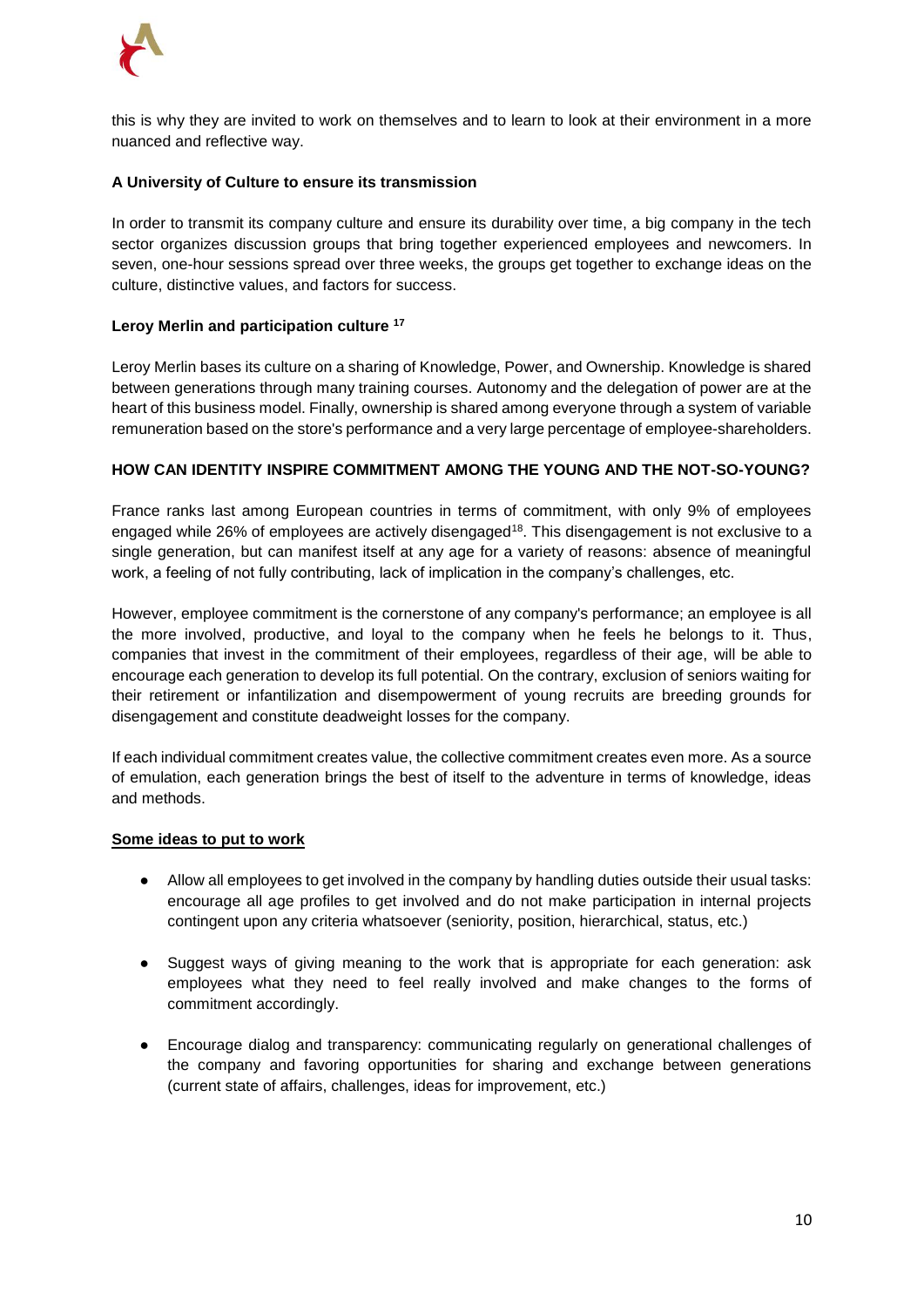

# **Inspiring examples**

# **"Open kimono" at Reverb<sup>19</sup>**

In order to nurture a sense of contribution to the project and the performance of the company in every employee, a score board presenting all performance indicators (past and present), monitored by the CEO, is accessible to all employees at any time. This creates an environment of trust and allows every employee to see the direct impact of their activity on the company.

# **The "extra 10%" projects at Bain & Company**

Bain & Company employees, of all ages and backgrounds, are encouraged to invest 10% of their time in projects beyond their normal duties: participate in recruitment, train young recruits, organize internal events, uphold the principles of sustainable development, etc.

# **Solidarity days at PepsiCo**

Every year during the Purpose Day, PepsiCo employees have the opportunity to dedicate a day to the ANDES (National Association of Solidarity Groceries): they select and sort fruits and vegetables for sale at the headquarters of PepsiCo for the benefit of ANDES.

# **"Learning Dating" sessions supported by Korn Ferry**

Employees of Korn Ferry in France are committed to coaching a thousand young people from the City's Priority Quarters, and prepare them for the "Learning Dating" sessions organized by Impact Partenaires, that will allow everyone to be themselves and meet five to ten companies that are recruiting. All generations therefore have the opportunity to give meaning to their work using their skills, to serve students in Seine-Saint-Denis.

# **Vendredi, for sharing time between the company and a social activity**

Vendredi is a startup that allows employees to spend time usually spent working on social involvement. Although they initially intended their services for trainees of companies they worked with, they soon noticed an interest across generations. They therefore broadened their service offer to employees of all ages, now offering them to spend one or several days a week with partner associations.

# <span id="page-10-0"></span>**WAYS OF WORKING RECONSIDERED FOR POSITIVE COLLABORATION BETWEEN GENERATIONS**

Integration of all ages into decision-making processes, development of inter-generational learning and ways of working which favor collaboration at work all allow companies to effectively address the challenges of generational diversity.

# **HOW DOES ONE INTEGRATE EMPLOYEES OF ALL AGES INTO THE DECISION MAKING PROCESSES?**

Operating in silos is one of the common problems encountered in companies, and the division between generations lends to this separation: younger employees being involved in decision making, too homogeneous teams with a majority of members belonging to the same age-group, bastions voluntarily or not kept out of the company's developments, etc.

CloverPop, a platform for analyzing decision-making, has followed 600 decisions related to the management of the company and its results have shown that diverse teams, particularly in age, are significantly more efficient: almost 80% of their decisions are better, and their results are up by nearly 60%. The speed of a decision-making process is also doubled when it is more inclusive, notably of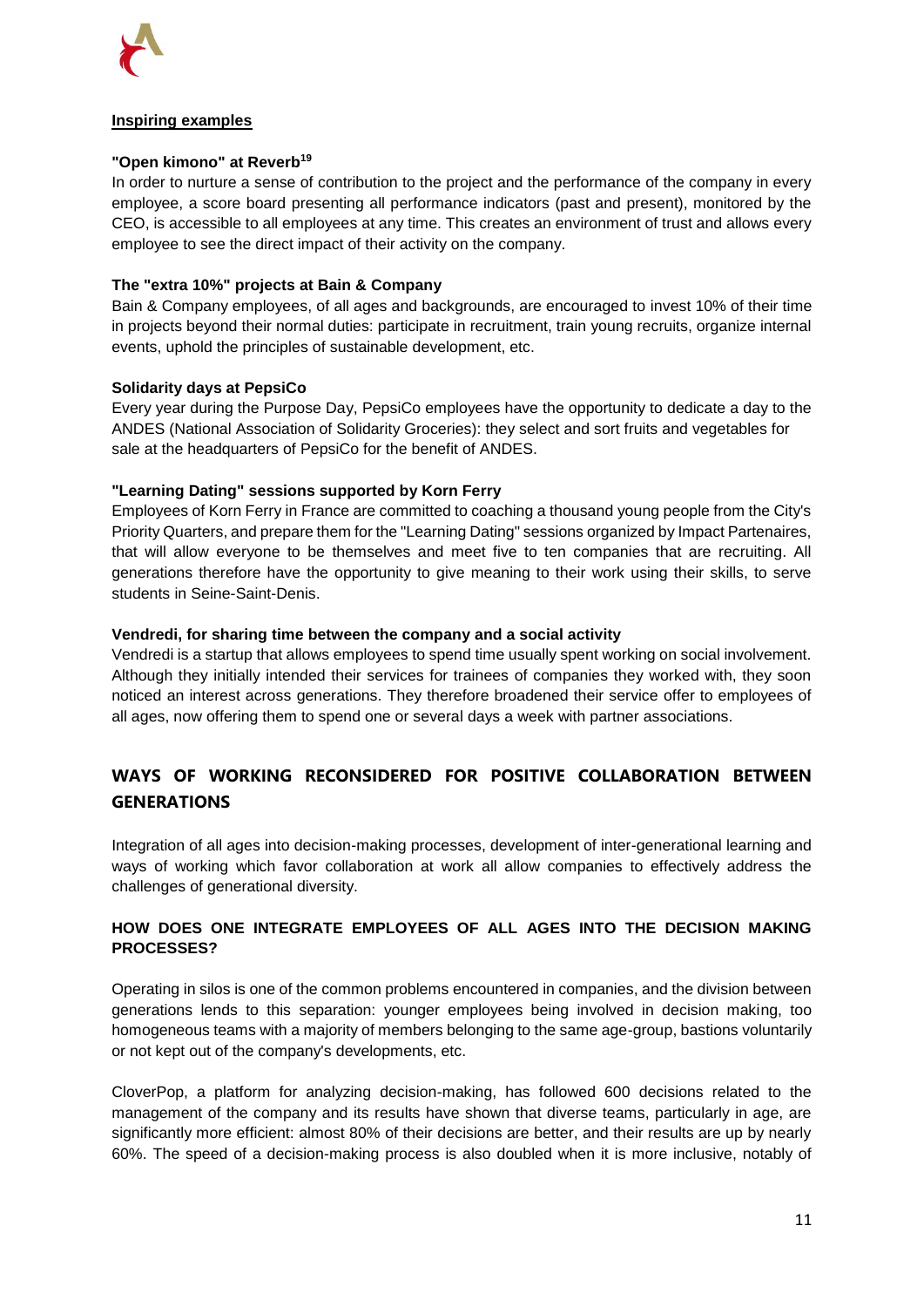

different generations. A governance model that promotes more collegiality, giving the different generations a voice, is therefore more virtuous for the productivity and performance of the company.

### **Some ideas to put to work**

- Identifying opportunities to integrate different generations in decision making, for example through active representation in governance bodies, work groups or collective consultation processes.
- Encouraging speaking out by inciting all employees, including younger ones, to share their ideas without any risk of judgements or sanctions.

#### **Inspiring examples**

#### **Work groups composed of young talents at ABB**

The ABB Group has a pool of "talent" identified by managers, Human Resources Managers and the Management Committee. In order to take into account the vision of the younger generations it was decided to put these talents together once a year to discuss important issue for the company, in order to collect their opinions and ideas and then take them into account.

#### **Expanded governance at AccorHotels<sup>21</sup>**

AccorHotels has created a shadow executive committee that is aimed at enriching the decisions taken by the Executive Committee through the eyes of Generation Y. This body is made up of twelve executives between twenty-five and thirty-five years, of seven nationalities and from different professions, appointed for one year and having access to the same information as the Executive Committee.

#### **Opinion sharing platform at Carlson Wagonlit Travel**

Carlson Wagonlit Travel developed an internal digital platform to gather the opinions of all the employees of a department or even the entire company. For example, a department with a business problem approaches its employees; the latter can then propose ideas of solutions, which are submitted to the vote of their colleagues. Finally, the most popular ideas are presented to the executive directors, who take the final decision.

# **HOW CAN INTER-GENERATIONAL LEARNING BE PUT AT THE HEART OF A COMPANY'S STRATEGY?**

In a world where the renewal of the workforce is accelerating, an effective and systematic transmission of knowledge becomes a competitive advantage. The role of senior employees as holders of expertise is key in this process. Currently, only 19% of employers have implemented measures to prevent the loss of skills of the baby-boomers<sup>22</sup> even though 98% of companies say they want to increase their ability to retain and share this knowledge internally<sup>23</sup>. Last, but not least, a "learning enterprise" is based on a culture of 360 ° feedback: mutual feedback is shared between all employees, regardless of their hierarchical relationship or age.

#### **Ideas to put to work**

- Identify all possible learning opportunities: mentoring, "reverse" mentoring, peer learning (shadowing), external training, etc.
- Extend the scope of skills to be transmitted: identify the skills of each employee and propose their transmission (e.g. "reverse" mentoring, beyond digital).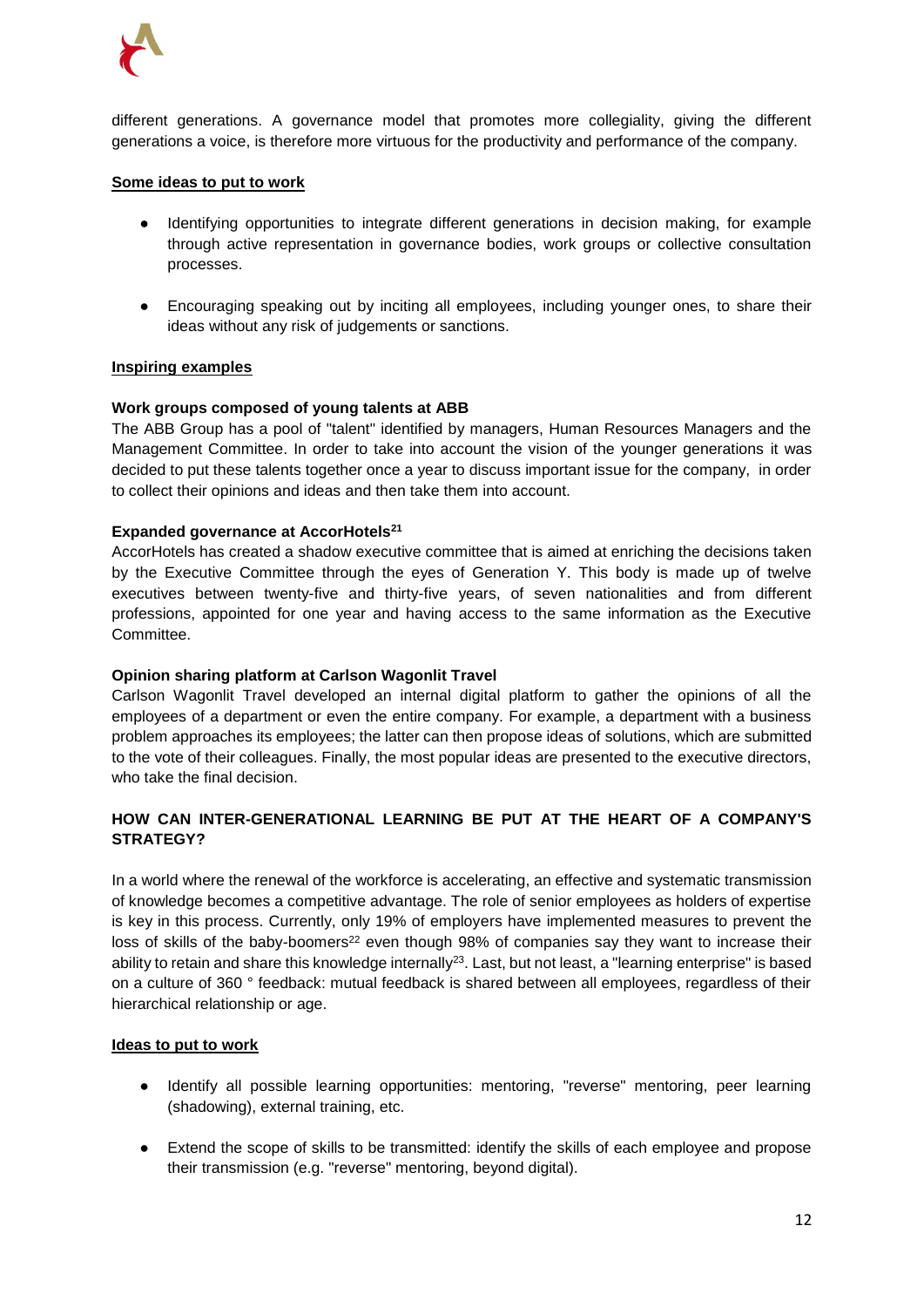

● Organize optimal conditions for inter-generational learning: structuring learning programs, enhancing the role of the trainer by integrating them into the employee assignments in order to transmit their skills.

### **Inspiring examples**

#### **Cross-company mentoring organized by Cisco**

To enhance its talents, Cisco offers cross-enterprise mentoring to all its employees, regardless of their age or function. The candidates to be mentored are nominated and assigned mentors from other companies according to the expectations they have expressed, allowing them to speak more openly. Volunteer mentors at Cisco coach mentees from other non-competing companies.

#### **"Reverse" mentoring at Sodexo**

Sodexo's Digital Coaching Program brings together young employees who are passionate about new technologies and want to share their passion, and curious leaders who want to develop their digital knowledge.

#### **Shadowing**

A large company in the tech sector forms of two pairs of employees, one following the other in a shadow pairing. For example, an employee at headquarters can accompany a salesperson for a few days in order to understand his job functions. A young manager can follow an experienced manager in order to learn from his best practices.

#### **Multi-generational sales teams at Pitney Bowes**

The Pitney Bowes "Three in a box" pilot program organizes sales teams to anticipate the retirement of senior customer relationship holders. Each team thus consists of three employees: the senior customer relationship manager, a generation X manager having an advisory role, and a young recruit being trained by his two bosses in order to be able to take charge of customer relations once the senior retires.

# **HOW TO DRIVE WORKING METHODS TOWARDS A HIGHER LEVEL OF COLLABORATION?**

Younger generations express growing dissatisfaction regarding traditional collaboration conditions in business. Thus, 39% of 18-30 years-old employees wish to transform the organization of jobs<sup>24</sup>. They question overly hierarchical ways of functioning which, in their view, are susceptible to generate a lack of autonomy and involvement. To enable everyone to contribute fully, companies must promote operations where the objective is to bring participants together and where competence supersedes age. Furthermore, when well thought out, work spaces can be a powerful enabler of collaboration and information sharing between generations. Provided you take into account the needs of different age profiles and integrate the growing expectation for more flexibility, as among millennials where 72% state they would like to telecommute<sup>25</sup>.

#### **Ideas to put to work**

- Increase opportunities for intergenerational collaboration outside of hierarchical relations, including through cross-project teams where competence surpasses seniority.
- Flexibility by allowing everyone to choose their work pace and focusing on results rather than company time.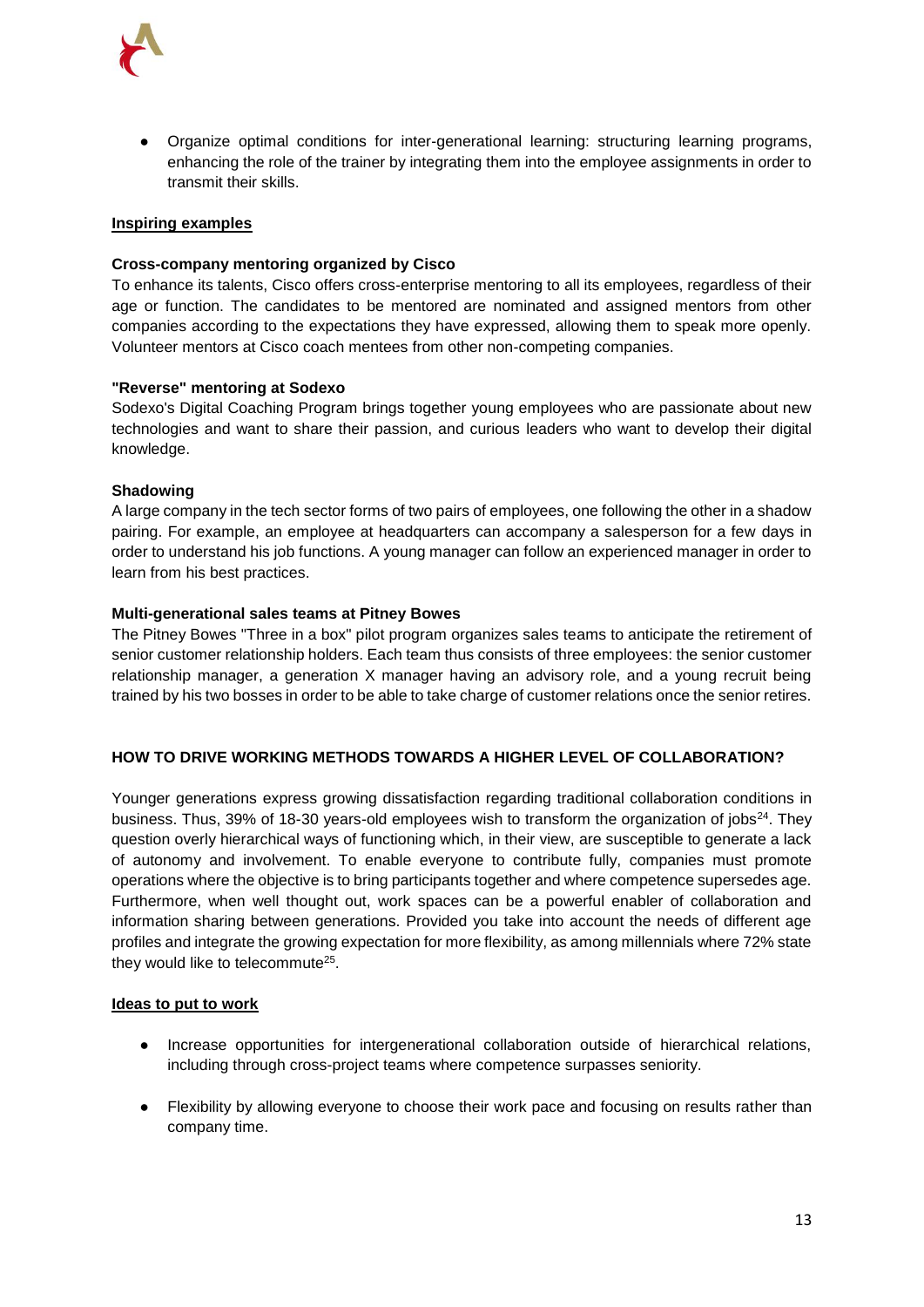

- Create work spaces that promote generational diversity: open collaborative spaces, spaces that appeal to all ages (even seniors who are used to individual offices).
- Acquire tools, particularly digital ones, that foster greater collaboration and joint development within the company.

#### **Inspiring examples**

#### **Unilever Hackathon<sup>26</sup>**

Each year, Unilever organizes a Hackathon open to the entire company. Employees form crossfunctional and cross generation teams: they present a project on one of the six themes chosen by the Comex, and one team is retained per theme. Its members are then detached from their usual positions to successfully complete this transverse project, first for a week, later one day a week for a duration of six weeks.

#### **Working in project mode at tech companies**

Many tech companies wish to develop employee autonomy and competences outside their usual scope, in order to meet the workplace objectives of younger people. To do this, each employee can be charged with a transversal project, beyond their usual perimeters and their direct hierarchy. They are thus in contact with other trades and develop new skills.

#### **New tools at Cisco**

Cisco promotes distance working through a teleworking agreement and provides its employees with various collaborative tools: Webex Teams, Jabber, Webex, DX (videoconferencing). Moreover, Cisco deployed Team Space, a virtual tool based on everyone's strength, facilitating exchanges between managers and employees and enhancing agility within teams.

# <span id="page-13-0"></span>**AN ATTRACTIVE VALUE PROPOSAL, CORNERSTONE OF THE COMMITMENT OF GENERATIONS**

A value proposal should be developed that is capable of attracting, retaining and developing the best talents of all generations, by meeting individual aspirations in terms of recruitment, valuation and career.

# **HOW TO RECRUIT TALENT OF ALL AGES?**

One of the first challenges to overcome in building a multigenerational company is recruitment: attracting the best talents among all age groups. Managers and recruiters who seek to achieve this goal ensure that they diversify the profiles considered and retained for the various positions to be filled. But a study by the San Francisco federal bank on 40,000 applications showed that with equal competence, applicants aged between 29 and 31 have a 35% likelihood of being called than those between the ages of 64 and 66<sup>27</sup>. However, senior employees are an essential asset to meet the future human needs of companies, and are destined to represent an ever larger portion of the labor market, due to the increase of retirement age. This is why it is important to change the prejudices that can be associated with generations and the types of positions they occupy: an analyst does not need to be less than thirty years old, and similarly, a digital specialist need not necessarily be a millennial. In 2014, 56% of millennials claimed to have strong digital skills, 54% of employees within General X equally declared having such skills<sup>28</sup>.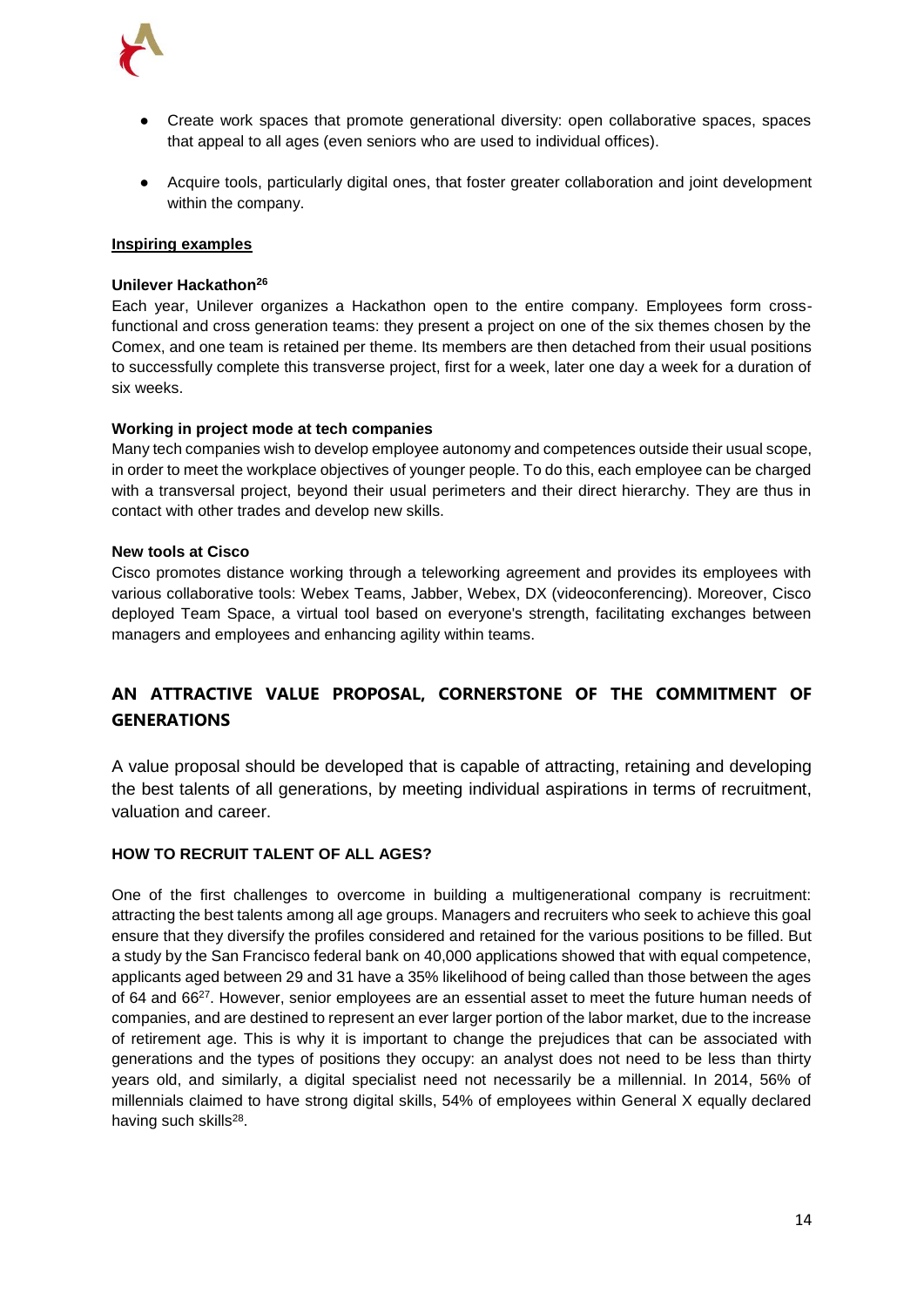

# **Some ideas to put to work**

- Developing a competency-based approach regardless of age: rethinking all the behaviors and processes associated with recruitment in order to review them under a new prism, free from age-related stereotypes, and then train recruiters to avoid age bias while recruiting.
- Involve all generations in recruitment processes: allow employees of all ages to evaluate candidates to multiply points of view and limit bias.

# **Inspiring examples**

# **Recruitment days without resume at Crédit Agricole<sup>29</sup>**

In order to diversify the profiles recruited and prioritize motivation course, Credit Agricole organizes recruitment days without CV, open to all, regardless of age, training, background and career: candidates are selected without prior study of their CV.

# **Grand Optical recruits senior salespeople to adapt to its clientele<sup>30</sup>**

With the growing demand of its customers over fifty years to be advised by vendors belonging to the same age group, Grand Optical has expanded its teams of about fifty senior sellers. The integration and training process has been adapted to these new profiles in order to make it easier for them to take a job: reinforced sponsorship, training two to three days a week alternating with periods in the store, etc.

# **The community of young talents at Nova**

Through mentoring programs and networking and co-creation events, Nova connects young talent with companies represented by employees of all ages. These multi-generational discussions address the major business and societal challenges of the 21st century. In this context, candidates can discover the companies that correspond to them and the companies in contact with a pool of talents.

# **HOW CAN WE DESIGN CAREER PATHWAYS FOR ALL AGES?**

The trend is towards flexibility. The linear career model is disappearing: a single profession, a single employer throughout the career and progress that is always vertical. Thus, those who come out on top will be companies that reinvent the career concept, integrating flexibility into the business model and comply with the varying aspirations of the employees, at different ages, life moments, and stages of their careers. On one hand, companies must offer employees the opportunity to perform different roles throughout their career path, within the company or in its ecosystem. In fact, about two of three employees wish to change jobs, and one quarter have already done  $\mathfrak{so}^{31}$ . This appetite for change is particularly strong among Generation Y for which professional development is a key priority: 21% of millennials changed jobs in the preceding year, four times more than the employees of other generations<sup>32</sup>. On the other hand, companies must put employees in control of their own careers by guiding them to follow the path they desire: making lateral movements (from one department to another) or going back and forth (sabbatical leaves, part-time, externship, etc.), combining several trades, recruitment on freelance basis, etc. Finally, it is essential to enhance the employability of workers of all ages, both within and outside the company, in order to attract the younger generation and expand the scope of opportunities for older employees. In this regard, companies must actively support all employees, from the youngest to the oldest, in the development and updating of competences required to foster their performance.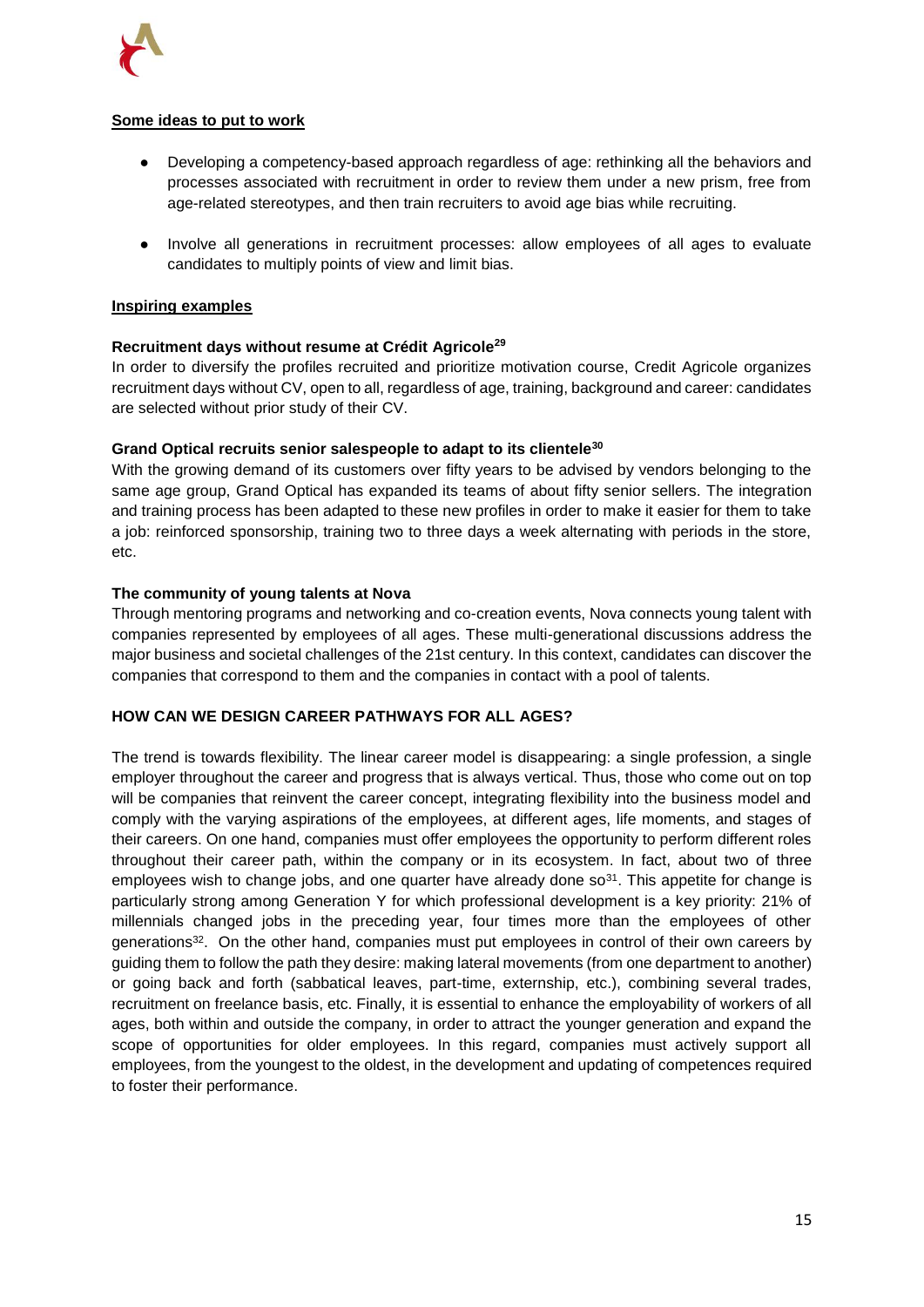

### **Ideas to put to work**

- Providing employees with the means to be drivers of their careers: providing access to necessary information to enable the employees to make appropriate decisions (creating databases of open positions internally), supporting requests for spontaneous change of position, etc.
- Reflecting differently on the issue of older employees by rethinking the scope of opportunities open to them, for example through the creation of ad hoc expertise paths or by offering them greater contractual flexibility.
- Training all generations, and not only young people or newcomers, through diversified learning methods (including digital variants: MOOC, immersive training, serious gaming etc.)
- Coordinating and supporting workers who do not work as salaried employees (platform model, freelance, interim, etc.)

#### **Inspiring examples**

#### **Revolution of the employee experience at Solvay**

At Solvay, a team of about ten employees of all functions and seniority developed within twelve weeks, thanks to Agile method, the career management digital platform named "YOU." The platform built by and for employees, allows the reception at 360° of internal and external feedback and customized recommendations of career training and opportunities through a powerful algorithm

#### **Internal career management at General Electric**

General Electric provides managers and employees with an innovative internal career development tool. This digital tool measures the level of the employee's skills against the ideal level required for his or her position. This application has access to a matching algorithm that allows the employee to develop his skills and take control of his mobility. To this end, the application offers useful training to the employee to enable him to develop his skills, but also, if he is looking to move, positions that could suit him based on the analysis of the historical mobility data of employees and the links between positions.

#### **Flexible career paths at Bain & Company**

Bain & Company meets the aspirations of each generation by giving employees the possibility to diversify their experiences. They can temporarily interrupt their career within the company, by taking a sabbatical leave, going to work in another company for six months, taking up part-time work or even changing profession (moving from one department to another internally).

#### **An alumni base at Pitney Bowes**

When a senior employee leaves the business, he or she takes along his or her expertise. Hence, Pitney Bowes has launched a project to establish a database containing the details of its alumni so that, should they need to, employees can approach them for a few days, as external consultants. Skills transfer between generations is therefore facilitated, even when employees have left.

#### **Virtual reality learning at Enedis <sup>33</sup>**

Enedis offers its technicians a virtual reality training program, developed with the Rennes based startup Farsight: using a virtual reality headset, they are put into situations (e.g. installation of an electric meter in a home) and can therefore learn without taking any risk, using a very wide selection of scenarios.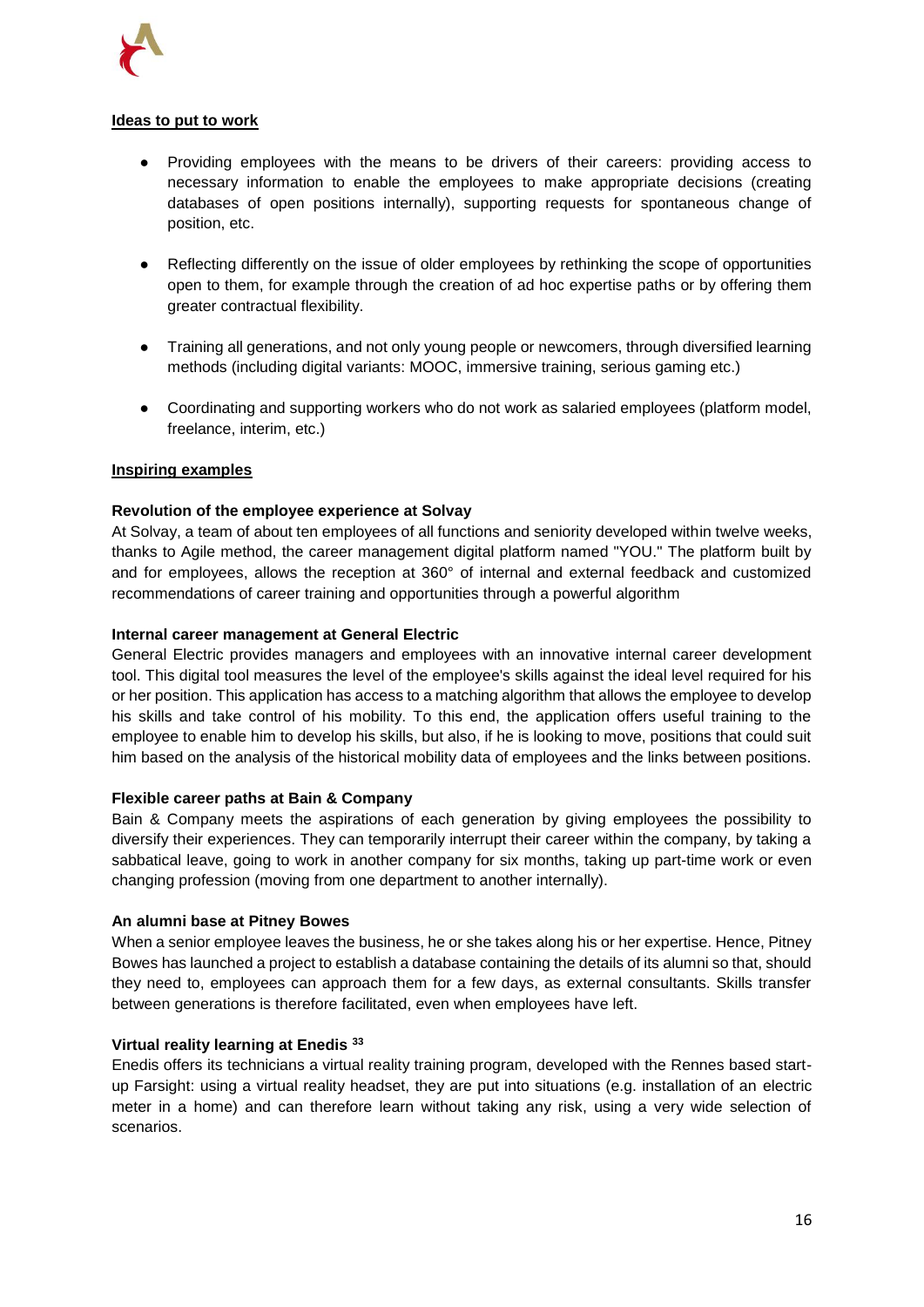

# **HOW CAN TALENTS FROM ALL GENERATIONS BE VALUED?**

The valuation of talents, comprised of both recognition and remuneration (financial and non-financial), is crucial for attracting and retaining employees. Yet this tool is not implemented optimally among different generations: the recognition granted to some of them is not sufficient, and remuneration methods are too homogeneous. Thus, the contribution of all employees must be valued both, with regard to their usual tasks and the corporate life. By doing so, the company will be able to value the various contributions of different generations: both the significant role of expertise and knowledge transmission played by a senior employee, and the ability of a younger employee to bring new ideas as well as innovative ways of operating and thinking. Moreover, remuneration policies should evolve to take into account the variable preferences of different age profiles, in terms of remuneration level, nature of benefits, career development and entrusted responsibilities. For example, a millennial may prefer to have more holidays, while a member of generation X may instead value financial advantages  $34$ .

#### **Ideas to put to work**

- Constructing a more flexible remuneration scheme to meet the aspirations of all age profiles (benefit in kind, time not worked, etc.) and integrating salaried employees into the model.
- Valuing groups to reward team work, mutual assistance and collaboration, particularly between generations.
- Putting forward atypical career paths: accepting different definitions of ambition from one individual to another and considering the criteria relating to competence and expertise.

### **Inspiring examples**

# **Valuing everyone's contribution at PepsiCo**

PepsiCo Europe has developed an internal challenge open to the entire staff, the "Next Big Idea": teams are given the opportunity to propose a new product idea or a new way of working. Three final teams were subsequently selected to present their project to a jury made up of executive directors. This successful initiative led to the product development of the winning team's idea.

#### **The value of passing on skills at Otis**

In order to train employees in particularly technical tasks, new technicians at Otis are paired with a more experienced technician. It's an opportunity to impart the behavioral and technical skills required to serve Otis customers. At the end of six months of support, the ability of the new employee to work independently is evaluated. Once the technician is autonomous, the tutor gets recognized by the company.

#### **Valuing groups at Nature & Découverte <sup>35</sup>**

At Nature & Découverte, the variable compensation for salespeople isn't contingent on their personal performance, as is often the case. They all benefit from the same premium, which depends on the overall turnover of the company. Their goal is to prevent each individual ambition from undermining the team spirit that binds all generations together.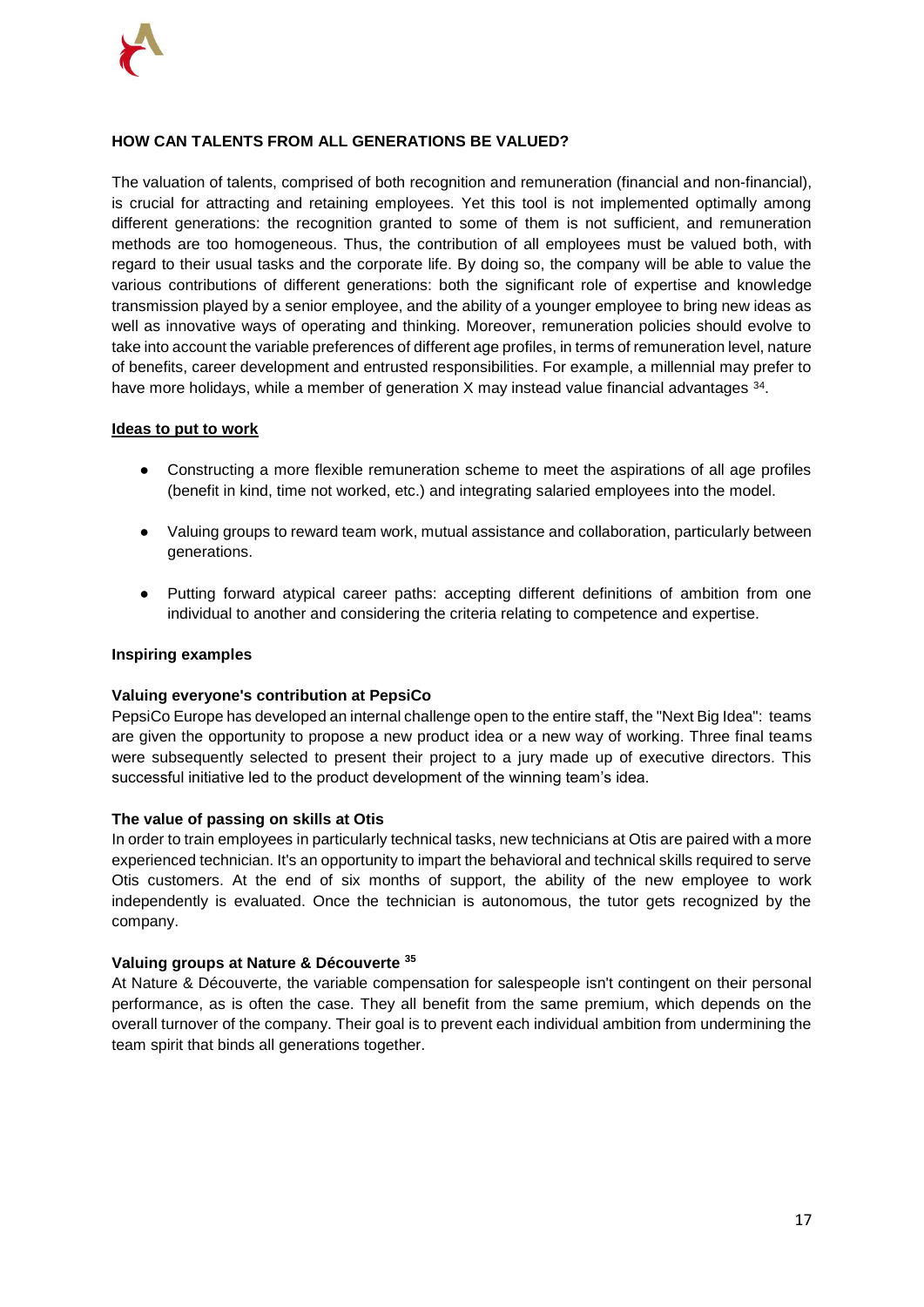

# <span id="page-17-0"></span>**CONCLUSION**

Following many months of work and listening to a wide variety of firms and experts, the conclusions of the working group have highlighted the extent to which generational diversity, especially under the influence of the digital revolution, is now a major strategic factor for companies as a whole. There is no silver bullet to respond to this challenge, however, there are a number of concrete and innovative recommendations identified in this white paper. The working group has come up with these recommendations based on real, successful examples from large firms and from very diverse sectors.

It is clear that the potential for both French and international firms to make the most of generational diversity lies in the way they structure their identity, their modus operandi and their ability to value and "enhance" their talents.

Creating a strong identity allows them to bypass generational differences by uniting colleagues around common values. Multiplying opportunities for collaboration across generations by encouraging working in project mode, by developing initiatives open to all (without a reporting relationship) or by converting work spaces, equally facilitates generational diversity. Finally, to attract and retain the best skills of each generation and make them work together, it is essential to create programs of recruitment, career management and evaluation that are flexible and versatile, in order to cater for the needs of each.

To ensure that these recommendations don't fall on deaf ears, AmCham will continue to work closely with all its members, social partners and key players in the public sphere, to make them aware of the major implications raised by the question of generation diversity, and to promote the measures contained in this white paper.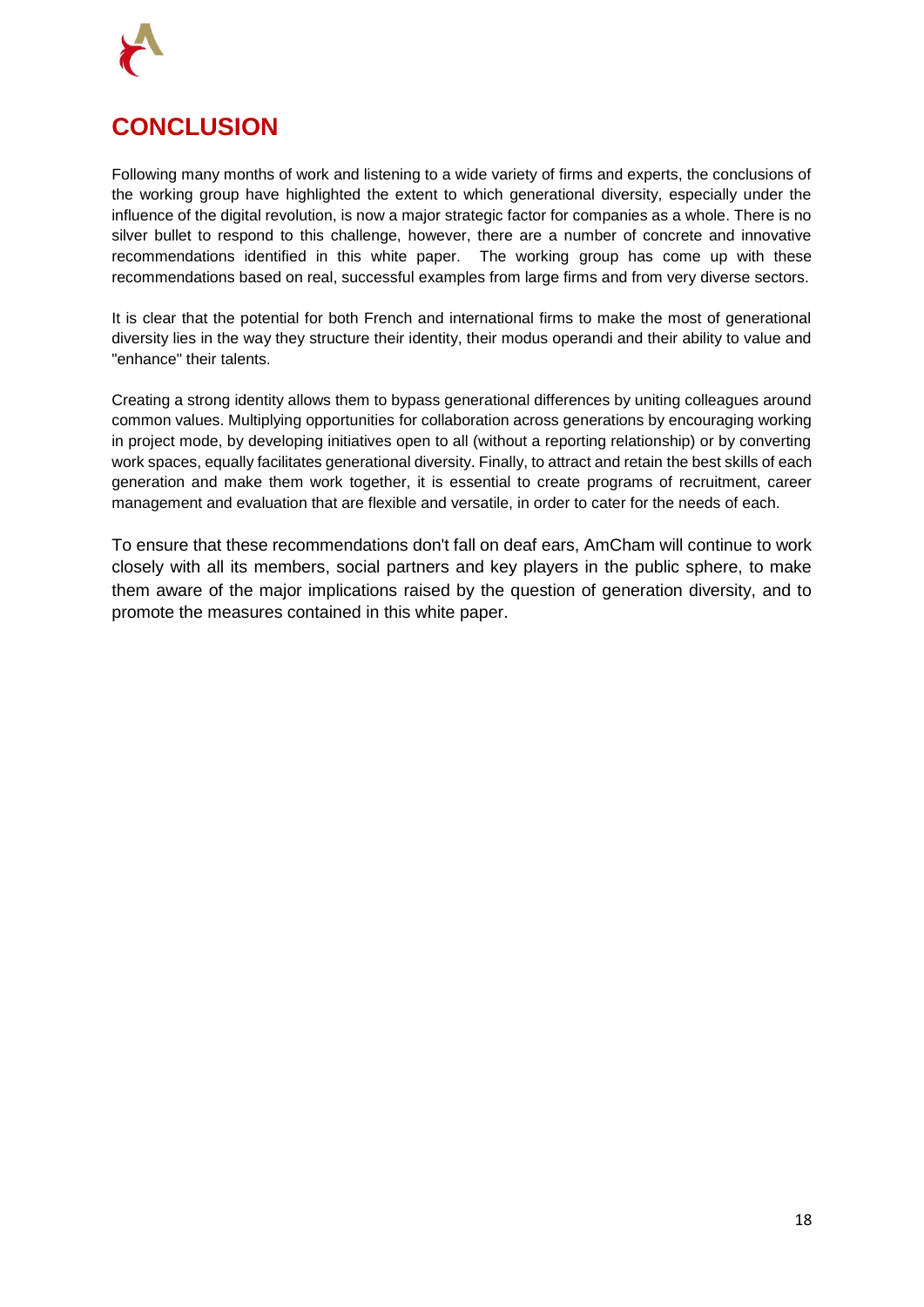

# <span id="page-18-0"></span>**BIBLIOGRAPHY**

1 InterGen Lab, 2015, Observatory of Inter-generational Management

2 "Brave new workplace", 2017, INSEAD

3 "French metropolitan population projection by 2050", 2006, Insee

4 "Retirement: Is 75 the new 65 ", 2015, YourWorkplace

5 "Employment and unemployment of seniors in 2014", 2016, DARES results

6 "How Millennials Could Upend Wall Street and Corporate America", 2014, Brookings

7 "The 2016 Deloitte Millennial Survey", 2016, Deloitte

8 Bob Stephen, "Generation X is the New Sandwich Generation", 2013, AARP

9 "2016 American Investor Report", 2016, Scottrade Inc

10 "The Future of Jobs", 2016, Global Economic Forum

11 "Shortage of digital skills hampering business productivity and growth" (survey of 1 400 British companies), April 2017, British Chambers of Commerce

12 "Labor 20130: The collision of demographics, automation and inequality", February 2018, Bain & Company

13 Lynda Gratton, consortium "Future of work", March 2011

14 "Global Diversity and Inclusion: Fostering Innovation Through a Diverse Workforce", 2011, Forbes

15 Sangeeta Bharadwaj Badal, "The Business Benefits of Gender Diversity", 2014, Gallup

16 Study on the cultural fit between candidates and businesses, 2013, Vadequa

17 Website LeroyMerlin.com/fr; Caroline Montaigne, "Leroy Merlin charms its employees", May 2009, Les Echos

18 "State of the Global Workplace : Employee Engagement Insights and Advice For Global Business Leaders", 2013, Gallup

19 David Kalt, "Why I Let All Employees See My Company's Metrics All the Time", September 2018, The Wall Street Journal

20 "Inclusion and Diversity = Better Decision Making", 2017, CloverPop

21 "AccorHotels continues it's digital transformation via Generation Y", February 2016, Le Parisien

22 Rebecca Lindren,"The Looming Baby Boomer Brain Drain", 2015, The Stating Stream

23 Dixon and Overton, "Capturing and sharing Company Know-How", 2017, Towards Maturity

24 "Young people aged 18-30 faced with a changing career world," 2017, Viavoice and Manpowergroup 25 Polycom Study, 2017

26 "Intrapreneurship Program - Unilever France", Hack 40

27"Age Discrimination and Hiring of Older Workers", 2017, Federal Reserve Bank of San Francsisco 28 Stephanie Neal and Richard Wellins, "Generation X - not millennials - is changing the nature of work" April 2018, CNBC

29 Thuy-Diep Nguyen, "How Crédit Agricole is reinventing recruitment", February 2018, Challenges 30 Caroline Montaigne, "GrandOptical has seniors in it's line of sight", August 2008, Les Echos

31 "The French and professional retraining" (self-administered online questionnaire completed by 1000 French workers), 2017, Groupe AEF

32"Millennials: The Job-Hopping Generation",2016, Gallup

33 "Enedis trains its technicians using... virtual reality >>, November 2017, France Info

34 "Generations@Work", 2015, MassMutual

35 Fabien Lucron, "Integrating collective targets with your variable pay plan: advantages and disadvantages", January 2018, Commentrémunérer.com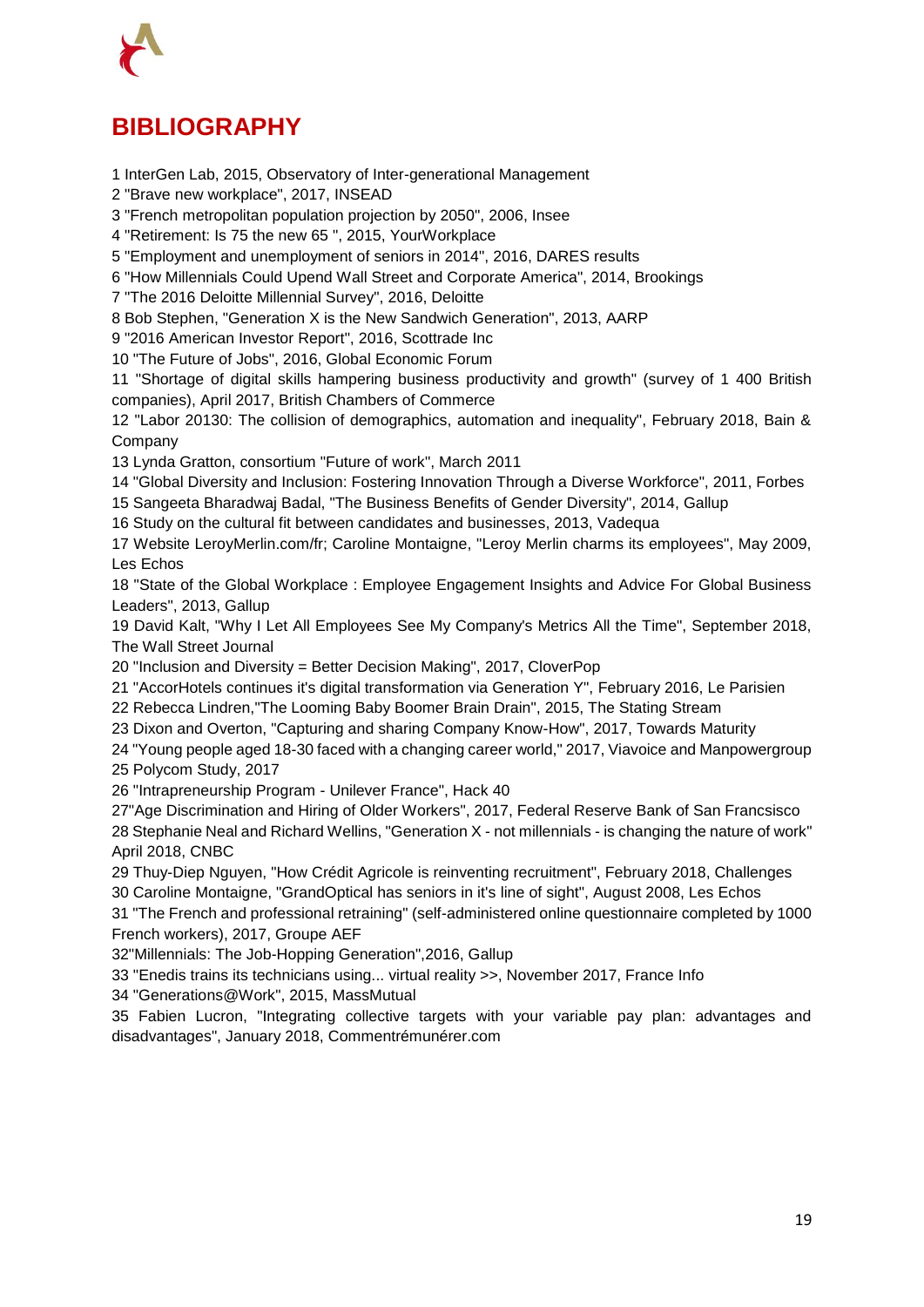

# <span id="page-19-0"></span>**ACKNOWLEDGEMENTS**

AmCham is particularly grateful to the following for their contribution to this white paper.

Co- Presidents of the working group

- Mathieu Gelis, General Manager, Citi and AmCham CA member
- Marc-Andre Kamel, Partner, Bain & Company and Vice-President, AmCham

#### Reporter

● Amira Boualla, Manager, Bain & Company

#### Work group members

- Emilie Bresson-Lautissier, Program Management Director, Carlson Wagonlit Travel
- Monica Cagnan, French Human Resource Director, Citi
- Elodie Charif, DRH, ABB France
- Jin Du, Business Partner, Diversity and Inclusion, Sodexo
- Myriam Gansier, Marketing Manager, Korn Ferry
- Bernadette Giard, Vice-President, Diversity and Inclusion, Sodexo
- Vanessa Hacquart, Inclusion and Diversity Project Manager, Cisco
- Maya Hagege, General Delegate, French Association of Diversity Managers
- John Hazan, Associate, Bain & Company
- Caroline Latreille, Social Law Attorney, ABB
- Yaelle Leben, Human Resource Director, Cisco
- Victoria Lorenz, Senior Partner, Korn Ferry
- Shemin Nurmohamed, Senior Vice President SMB Global Strategy, Pitney Bowes
- Charles Puybasset, Co-founder and CEO, Nova
- Alice Risetti, Partner, Korn Ferry
- Roselyn Sands, Partner Lawyer, Ernst & Young Law Firm
- Lars Seynaeve, Public Relations and Communications Director, Citi
- Stephanie Sommerard, Human Resource, Sales and Marketing Director, PepsiCo
- Bruno Thevenin, General Manager, PepsiCo
- Mary Varkados, Director, Synodia
- Anissa Yeftene, Social Law Attorney, Ernst & Young Law Firm

#### Experts

- Francis Barel, Sales Manager, PayPal France
- Samira Belhadad, Human Resource Director, Otis France
- Bruce Fecheyr-Lippens, Director of Employee Experience and Digital to Human Resource, **Solvav**
- Severine Leca, Human Resource Director, Bain & Company
- Soukey Ndoye, Doctor in Sociology, CEO, CoGenerations Lab
- Philippe Maigrot, Global Pharmaceutical Distribution Director, Dow Chemical.
- Felix de Monts, Founder and General Manager, Vendredi
- Catherine Painmorgado, Recruitment Director, Bain & Company
- Celine Petit, Human Resource Director, Janssen France
- Marc Raynaud, CEO, InterGenerationnel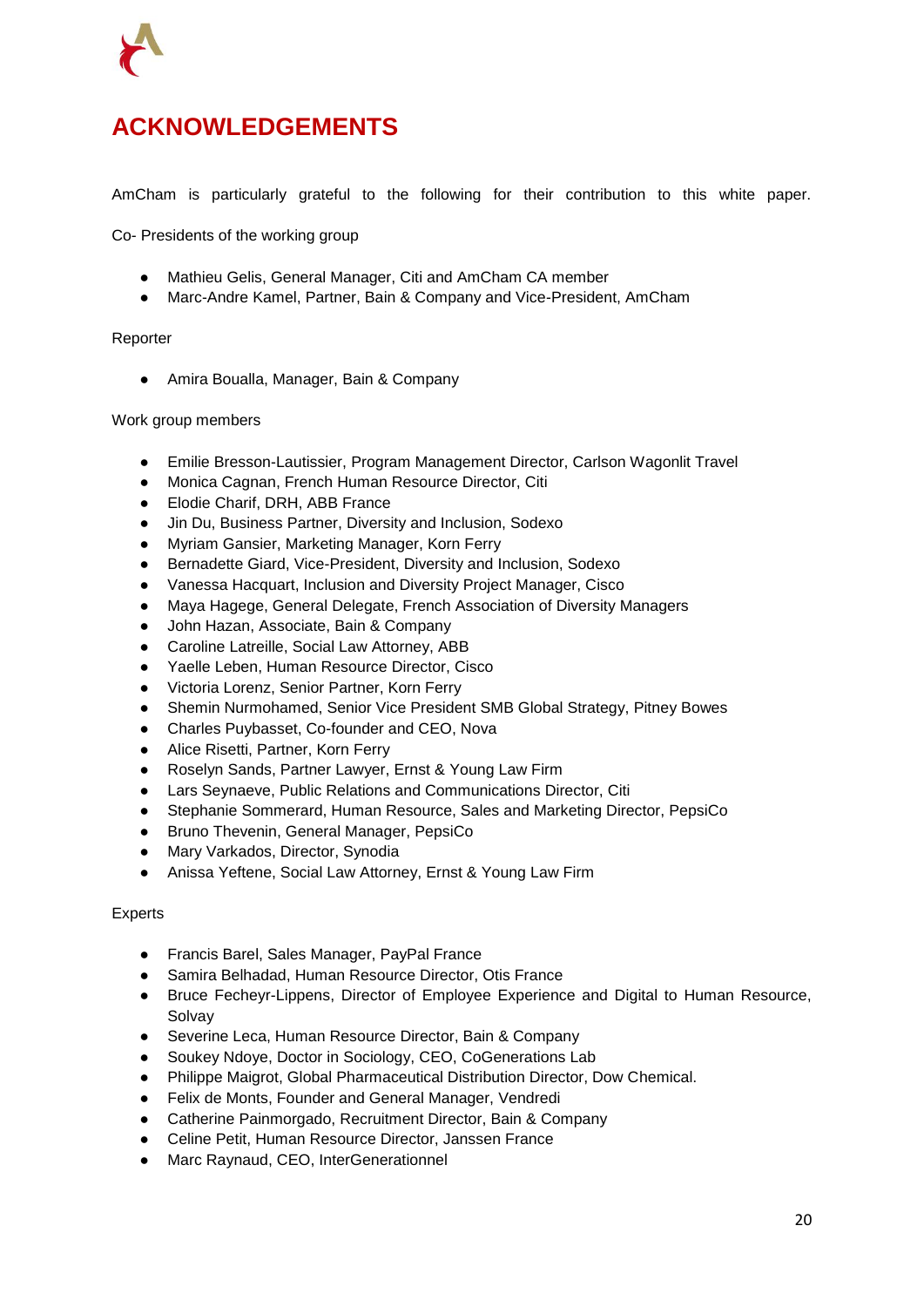

- Patrice Simon, Technology and Product Development Director, Carlson Wagonlit Travel Equipe organisatrice
- Brune de Bodman, Associate Consultant, Bain & Company
- Giulia Buttini, Communication and Partnerships Director, AmCham France
- Mathilde Clauser, Public Affairs Director, AmCham France
- Stephanie Herrmann, Communication Manager, Bain & Company
- Alix Passot, Associate Consultant, Bain & Company
- Emma de Surville, Public Affairs In-Charge, AmCham France

**Translation** 

• MotaWord